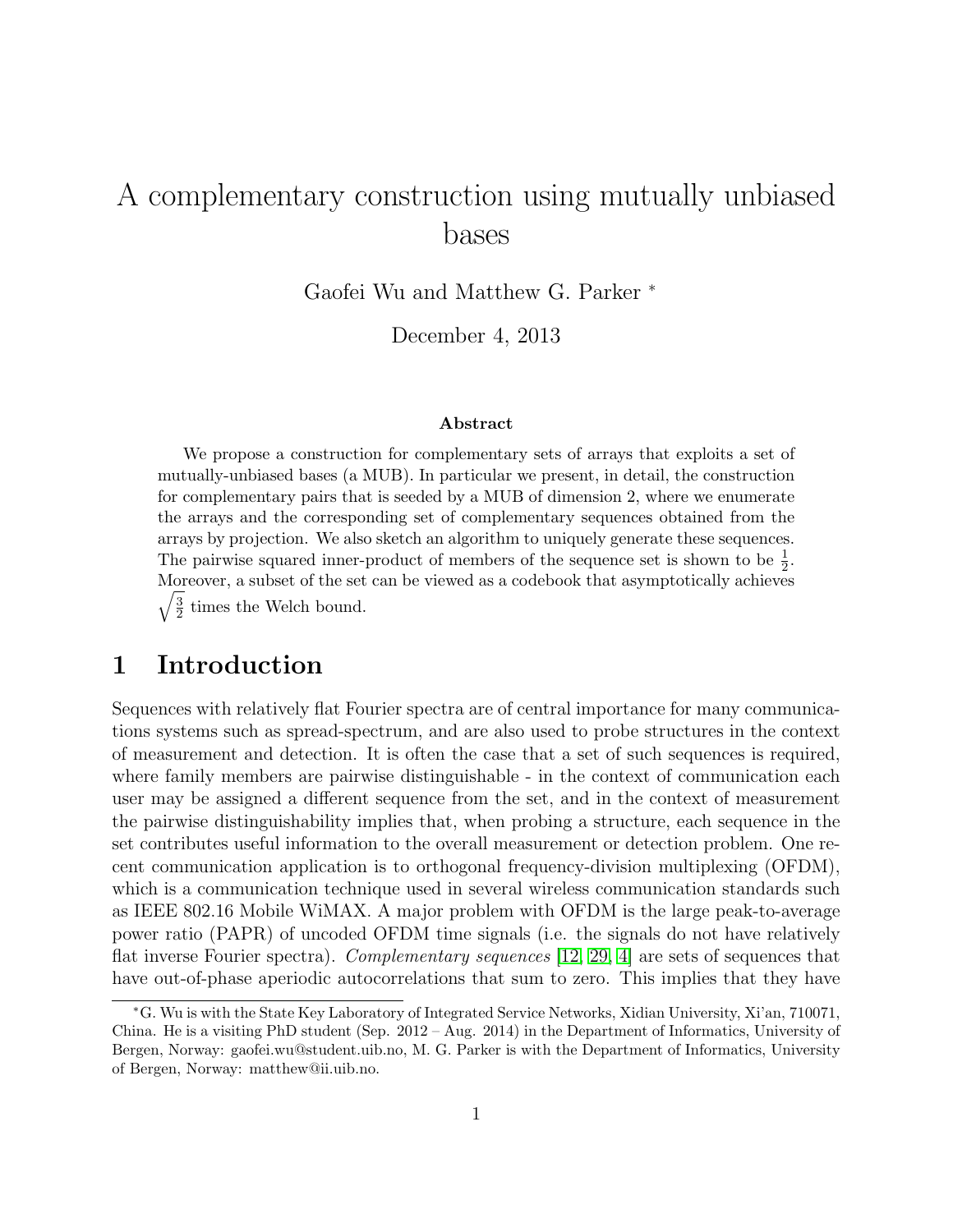very flat Fourier spectra - the Fourier transform of each sequence satisfies a PAPR upper bound of 2.0, which is very low, and Davis and Jedwab [\[8\]](#page-24-1) showed, in the context of OFDM, how to construct 'standard'  $2^h$ -ary complementary sequences of length  $2^n$ , comprising secondorder cosets of generalized first-order Reed-Muller codes  $RM_{2h}(1, n)$ . As they are members of  $RM_{2^h}(1,n)$ , the sequences have good pairwise distinguishability. The work was subsequently extended by [\[22,](#page-25-1) [26,](#page-25-2) [27\]](#page-25-3) and by numerous other authors [\[31\]](#page-25-4). [\[19,](#page-24-2) [20,](#page-24-3) [17,](#page-24-4) [10,](#page-24-5) [15,](#page-24-6) [21\]](#page-24-7) show that the complementary set construction is primarily an array construction, where sequence sets are obtained by considering suitable projections of the arrays. It is desirable to propose complementary constructions that significantly improve set size without greatly compromising the upper bound on PAPR or the pairwise distinguishability.

In this paper we show that the problem of construction of large sets of complementary sequences with good pairwise distinguishability is naturally solved by seeding the recursive construction with optimal mutually-unbiased bases (MUBs) [\[28,](#page-25-5) [14,](#page-24-8) [24\]](#page-25-6). By way of example, we construct a set of complementary array pairs over the alphabet  $\mathcal{A} = \{0, 1, i, -1, -i\}$  (up to normalisation of the sequence), whose sequence projections can be viewed as a superset of the standard quaternary complementary sequences of [\[8\]](#page-24-1), where our construction enlarges set size without compromising PAPR or pairwise distinguishability, at the cost of adding '0' to the QPSK alphabet - this construction exploits an optimal MUB of dimension 2. The exact number of arrays that we construct is determined. An algorithm for generating all unique sequence projections from these arrays is then sketched out and an implementation of this algorithm allows us to compute the number of these sequences. These computational results then help us to theoretically establish corresponding enumeration formulae, where we are guided in our theoretical development by related enumerations that we found in the Online Encyclopaedia of Integer Sequences [\[18\]](#page-24-9). The construction generates a set of complementary sequences which is a relatively large superset of the complementary sequences obtained in [\[8\]](#page-24-1), but we show that the magnitude of the pairwise inner product between members of the set remains at  $\frac{1}{\sqrt{2}}$  $\frac{1}{2}$ , the same as for the set in [\[8\]](#page-24-1).

This paper can also be seen as a generalisation of the construction in [\[3\]](#page-23-1), where the authors proposed a family of complementary sequences over  $\{0, 1, -1\}$ . Moreover the paper can be seen as an explicit consequence of the more general principles for the construction of complementary sets, as described in [\[21\]](#page-24-7). There exist related matrix-based approaches to complementary sequence design in the literature. For instance, the complete complementary code approach of [\[30\]](#page-25-7) and the paraunitary matrix approach to filter banks for complementary sequences, as discussed in  $[5, 6]$  $[5, 6]$  - the word 'paraunitary' refers to a matrix polynomial in  $Z^{-1}$  that is unitary when  $|Z|=1$ , and the approach of these papers is clearly similar to our own. In particular, the recent work in [\[6\]](#page-23-3) makes extensive recursive use of paraunitary matrices to generate QAM complementary sequence pairs.

A subset of our sequence set can be viewed as a codebook, where the magnitude of the pairwise inner product between codewords in the codebook approaches  $\sqrt{\frac{3}{2}}$  $\frac{3}{2}$  times the Welch bound as length increases [\[32,](#page-25-8) [25\]](#page-25-9).

After some preliminaries in section [2,](#page-2-0) we introduce our main construction in section [3.](#page-5-0) To begin with we develop the complementary construction in a general way, for complementary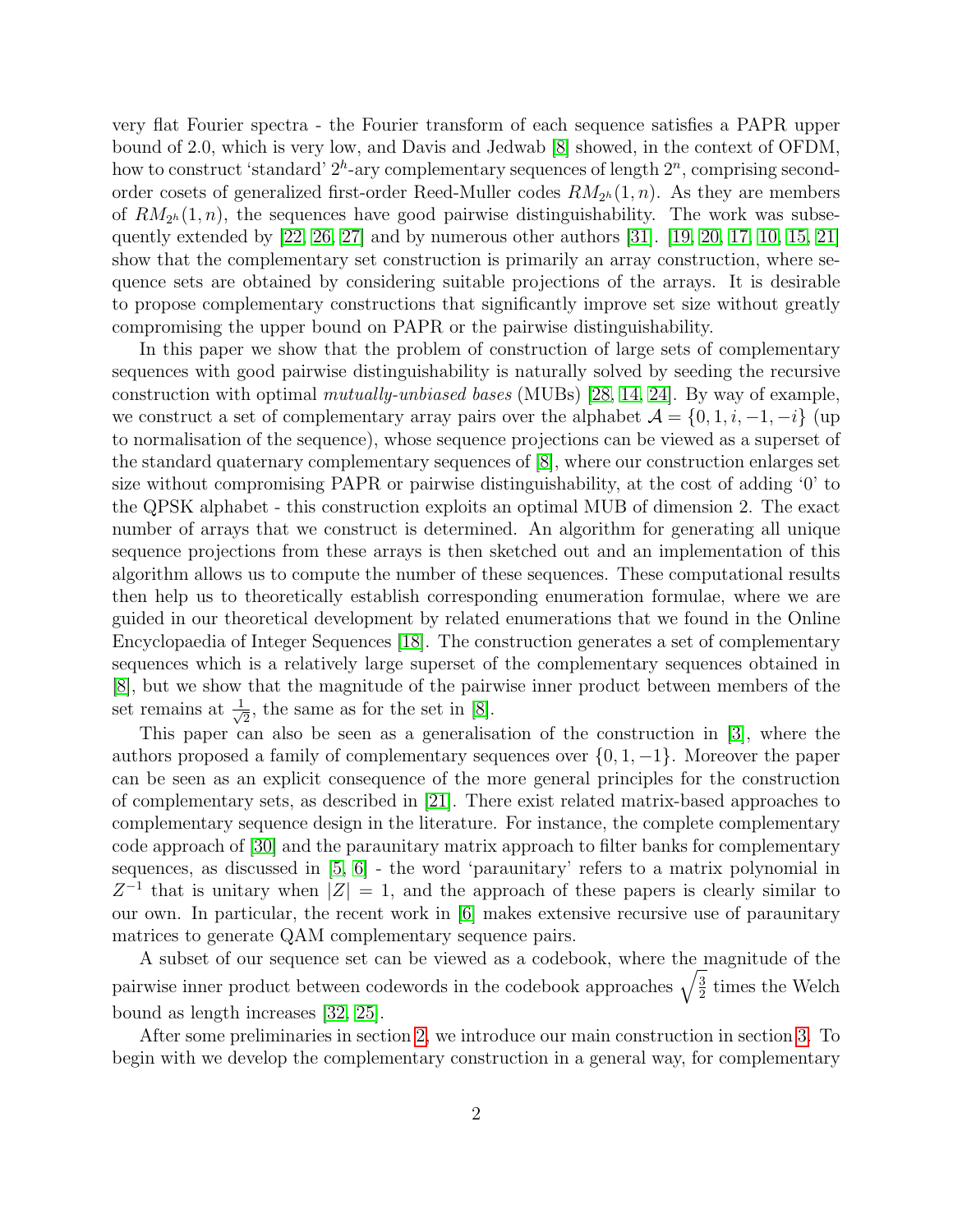sets, so as to emphasise that we can seed with any MUB of any dimension. But, for the general case, it remains open to develop formulae for the size of the array and sequence sets, and for the magnitude of the pairwise inner product between members of the sets. So, for this paper, we only develop in detail the case where we seed our construction with an optimal MUB of dimension 2, i.e. we construct complementary pairs. Nevertheless this is an important case, and it serves to illustrate more general principles. In section [4](#page-9-0) we give the exact enumeration of the complementary arrays and sequences we construct, as well as sketch an algorithm to generate the sequences uniquely. The maximum pairwise inner product between sequences in our set is determined in section [5.](#page-16-0) In section [6,](#page-18-0) we give our codebook construction. Section [7](#page-21-0) concludes with some open problems.

### <span id="page-2-0"></span>2 Preliminaries

#### <span id="page-2-3"></span>2.1 Mutually unbiased bases

Denote the magnitude of the normalised pairwise inner product of two equal-length complex vectors,  $u$  and  $v$ , by

$$
\Delta(u, v) = \frac{|\langle u, v \rangle|}{|u| \cdot |v|}.
$$

A pair of bases  $u_0, \dots, u_{\delta-1}$  and  $v_0, \dots, v_{\delta-1}$  in  $\mathbb{C}^{\delta}$  is said to be *mutually unbiased* if they are both orthonormal and there is a constant a such that  $\Delta^2(u_i, v_j) = |\langle u_i, v_j \rangle|^2 = a, \forall i, j$ . A set of bases is then called a set of mutually unbiased bases (MUB) if any pair of them is mutually unbiased. It is known that a MUB contains at most  $\delta + 1$  bases in  $\mathbb{C}^{\delta}$ , in which case the MUB is referred to as an *optimal* MUB. Such optimal MUBs exist if  $\delta$  is a prime power [\[14\]](#page-24-8), in which case  $a = \frac{1}{8}$  $\frac{1}{\delta}$  $\frac{1}{\delta}$  $\frac{1}{\delta}$ . We refer to an optimal MUB as  $\mathcal{M}_{\delta}^{-1}$ . Specifically, in this paper, we focus on a particular matrix form of  $\mathcal{M}_2$ , where the 3 bases are the rows of the 3 unitary matrices, I, H, and N, where  $I = \begin{pmatrix} 1 & 0 \\ 0 & 1 \end{pmatrix}$ ,  $H = \frac{1}{\sqrt{2}}$  $\frac{1}{2}$  ( $\frac{1}{1}$   $\frac{1}{-1}$ ), and  $N = \frac{1}{\sqrt{2}}$ atrices, I, H, and N, where  $I = \begin{pmatrix} 1 & 0 \\ 0 & 1 \end{pmatrix}$ ,  $H = \frac{1}{\sqrt{2}} \begin{pmatrix} 1 & 1 \\ 1 & -1 \end{pmatrix}$ , and  $N = \frac{1}{\sqrt{2}} \begin{pmatrix} 1 & i \\ 1 & -i \end{pmatrix}$ , where  $i=\sqrt{-1}$ .

The properties of a matrix MUB remain unchanged with respect to row/column reordering and multiplication of a row/column by a unity phase shift, as summarised by the following equivalence relationship between two  $S \times S$  unitary complex matrices, M and M':

$$
M' = O_{\theta} P_{\theta} M P_{\gamma} O_{\gamma},
$$

where  $O_{\gamma}$  and  $O_{\theta}$  are diagonal unitary matrices, and  $P_{\gamma}$  and  $P_{\theta}$  are permutation matrices. However there is no distance between two vectors whose elements differ only by a constant phase shift, so to ensure that  $\Delta$  for our constructed sequence set is nonzero, we force  $O_{\theta}$  =  $O_{\gamma} = I$  and, therefore, only use the equivalence

<span id="page-2-2"></span>
$$
M' = P_{\theta} M P_{\gamma}.
$$
 (1)

In this paper we also make use of the Pauli matrices  $X = \begin{pmatrix} 0 & 1 \\ 1 & 0 \end{pmatrix}$  and  $Z = \begin{pmatrix} 1 & 0 \\ 0 & -1 \end{pmatrix}$ .

<span id="page-2-1"></span><sup>&</sup>lt;sup>1</sup>Up to trivial symmetries and, for a fixed  $\delta$ , there may be more than one choice of  $\mathcal{M}_{\delta}$ .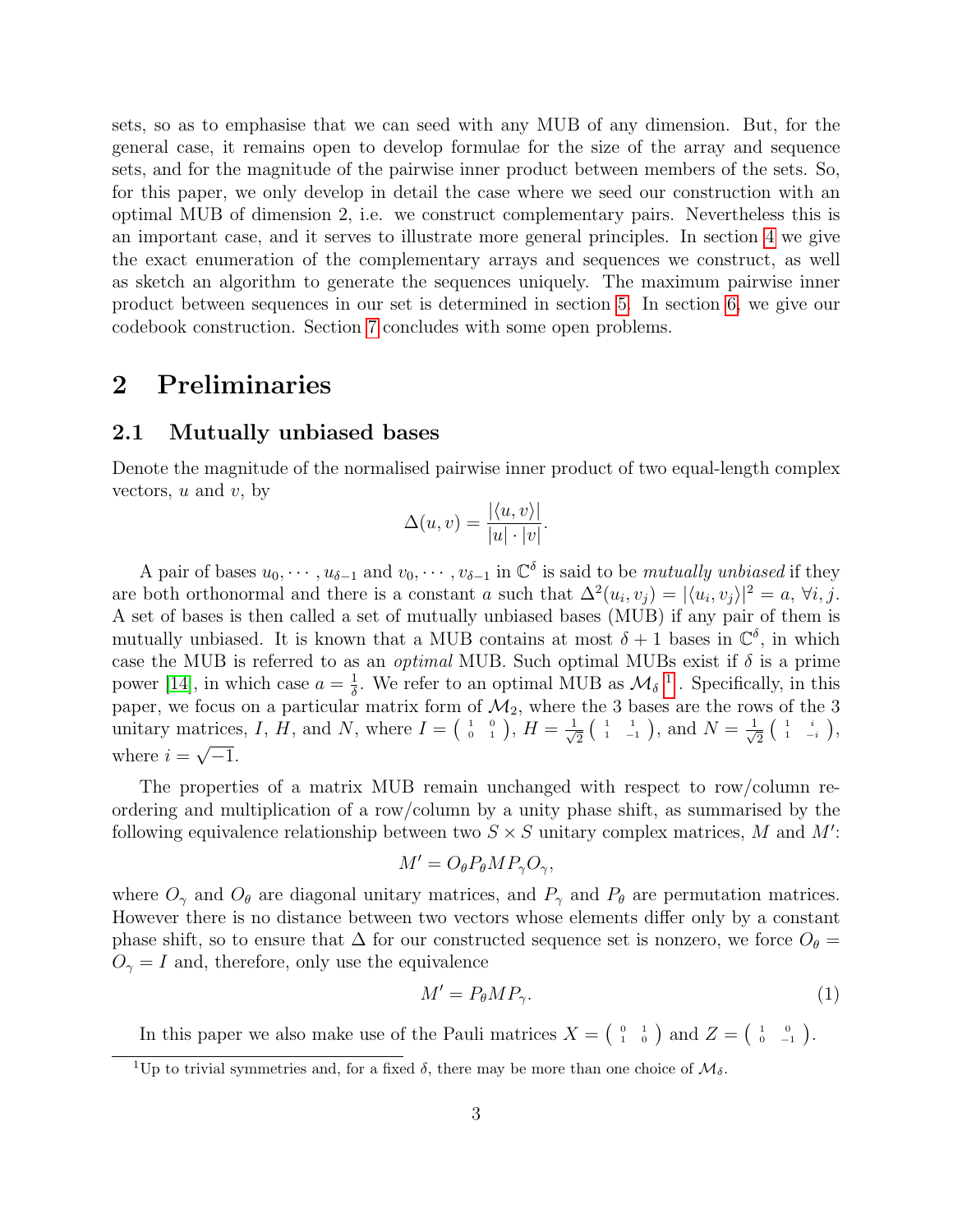#### 2.2 Complementary arrays and sequences

Let  $F(z) = (F_0(z), F_1(z), \ldots, F_{S-1}(z))^T$  be a length S vector of polynomials, where  $F_k(z) =$  $\sum_{i=0}^{d_k-1} F_{k,i} z^i$ ,  $F_{k,i} \in \mathbb{C}$ ,  $\forall i$ , is a complex polynomial of degree  $d_k - 1$ ,  $0 \leq k < S$ . We also associate with and refer to  $F_k(z)$  as the length  $d_k$  sequence  $(F_{k,0}, F_{k,1}, \ldots, F_{k,d_k-1})$ . The aperiodic autocorrelation of  $F_k$  is given by the coefficients of  $F_k(z)F_k^*(z^{-1})$ , where  $*$  means complex conjugate. Let

$$
\lambda_F(z) = \langle F(z), F(z) \rangle = F^{\dagger}(z^{-1})F(z),
$$

be the inner-product of F with itself, where  $\dagger$  means 'transpose-conjugate' <sup>[2](#page-3-0)</sup>. For  $S \geq 2$ , we desire to find S degree  $d-1$  polynomials,  $F_k(z)$ , such that  $\lambda_F(z) = \lambda_F$ , a constant independent of z, in which case the set  $\mathcal{F}(z) = \{F_0(z), F_1(z), \ldots, F_{S-1}(z)\}\$ is called a size S complementary set of length d sequences.

**Example:** Let  $S = 2$ ,  $F_0(z) = 1 + z + z^2 - z^3$ ,  $F_1(z) = 1 + z - z^2 + z^3$ . Then  $\langle F(z), F(z) \rangle =$  $\lambda_F(z) = (-z^{-3} + z^{-1} + 4 + z - z^3) + (z^{-3} - z^{-1} + 4 - z + z^3) = 8$ , so  $\mathcal{F}(z) = \{F_0(z), F_1(z)\}$  is a size 2 complementary set of length 4 sequences, where the sequences are  $(1, 1, 1, -1)$  and  $(1, 1, -1, 1).$ 

The complementary set property can be interpreted in the Fourier domain by evaluating z on the unit circle. If  $\mathcal F$  is a complementary set of size  $S$ , then

$$
\lambda_F = F^{\dagger}(\alpha^{-1})F(\alpha), \qquad |\alpha| = 1.
$$

It follows that

<span id="page-3-1"></span>
$$
F_k(\alpha) F_k^*(\alpha^{-1}) \le \lambda_F, \qquad |\alpha| = 1, 0 \le k < S. \tag{2}
$$

[\(2\)](#page-3-1) states that the Fourier power spectrum of each sequence  $F_k$ ,  $0 \leq k \leq S$ , is upper-bounded by  $\lambda_F$ . If  $||F_k||^2 = \sum_{0 \le i \le n} F_{k,i} F_{k,i}^* = 1, 0 \le k \le S$ , i.e. if each of the S sequences has its power normalised to 1, then  $\lambda_F = S$  and we say that the *peak-to-average power ratio* (PAPR) of each sequence in  $\mathcal F$  is upper-bounded by  $S$ .

We can generalize further by replacing z with  $z = (z_0, z_1, \ldots, z_{n-1})$ , where  $F_k(z)$  is of degree  $d_{k,j} - 1$  in variable  $z_j$ ,  $0 \leq j < n$ , in which case  $F_k(\mathbf{z})$  is associated with and referred to as an *n*-dimensional  $d_{k,0} \times d_{k,1} \times \ldots d_{k,n-1}$  complex array. The aperiodic autocorrelation of  $F_k$  is given by the coefficients of  $F_k(\mathbf{z})F_k^*(\mathbf{z}^{-1})$ , where  $\mathbf{z}^{-1} = (z_0^{-1}, z_1^{-1}, \dots, z_{n-1}^{-1})$  and, as before,  $\mathcal{F}(\mathbf{z})$  is a complementary set of size S if

$$
\lambda_F = \lambda_F(\mathbf{z}) = \langle F(\mathbf{z}), F(\mathbf{z}) \rangle = F^{\dagger}(\mathbf{z}^{-1})F(\mathbf{z}).
$$

**Example:** Let  $S = 2$ ,  $F_0(\mathbf{z}) = 1 + z_0 + z_1 - z_0z_1$ ,  $F_1(\mathbf{z}) = 1 + z_0 - z_1 + z_0z_1$ . Then  $\langle F(z), F(z) \rangle = \lambda_F(z) = (-z_0^{-1}z_1^{-1} + z_0z_1^{-1} + 4 + z_0^{-1}z_1 - z_0z_1) + (z_0^{-1}z_1^{-1} - z_0z_1^{-1} + 4 - z_0^{-1}z_1 +$  $z_0z_1$  = 8, so  $\mathcal{F}(\mathbf{z}) = \{F_0(\mathbf{z}), F_1(\mathbf{z})\}$  is a size 2 complementary set of  $2 \times 2$  arrays, where the arrays are  $\begin{pmatrix} 1 & 1 \\ 1 & -1 \end{pmatrix}$  and  $\begin{pmatrix} 1 & 1 \\ -1 & 1 \end{pmatrix}$ .

<span id="page-3-0"></span><sup>&</sup>lt;sup>2</sup> Comparing  $F_k(z)F_k^*(z^{-1})$  with  $F^{\dagger}(z^{-1})F(z)$ , we see that, whilst  $z^{-1}$  is on the right for the former it is on the left for the latter. This is simply because F is a  $S \times 1$  vector - there is no deeper meaning.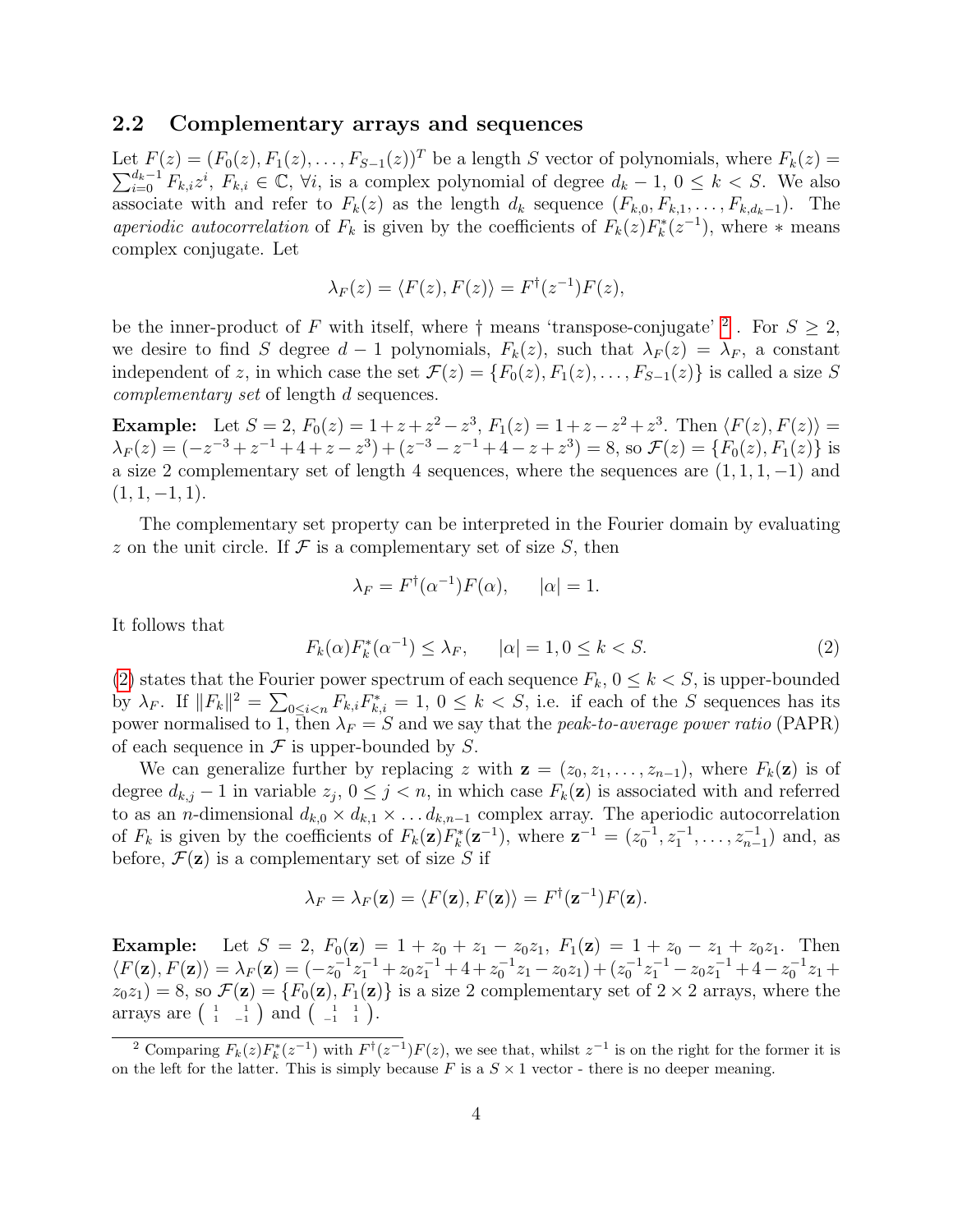Section [3](#page-5-0) introduces the construction for complementary sets, i.e. general S, and this construction can be seeded with an optimal MUB,  $\mathcal{M}_{\delta}$ , where  $\delta = S$ . But we subsequently only develop formulae for the case where  $\delta = S = 2$  so, for that case,  $d_{k,j} = d_j = 2$ ,  $0 \leq j \leq n$ ,  $\forall k$ , and therefore  $F_k(\mathbf{z}) \in (\mathbb{C}^2)^{\otimes n}$ , i.e. the coefficients of  $F_k(\mathbf{z})$  form an array  $\in (\mathbb{C}^2)^{\otimes n}$ . We shall then recursively construct a set of complementary pairs of arrays,  $\mathcal{F}(\mathbf{z})$ . The set of distinct complementary arrays obtained from  $\mathcal{F}(\mathbf{z})$  is called  $\mathcal{B}_n$ . Then, by applying projections  $z_i = z^{2^{\pi(i)}}$ ,  $0 \leq i < n$ , over all permutations,  $\pi$ , in the symmetric group  $\mathcal{S}_n$ , we shall construct, from  $\mathcal{F}(\mathbf{z})$ , a set of complementary pairs of sequences,  $\mathcal{F}(z)$ . The set of complementary sequences obtained from  $\mathcal{F}(z)$  is called  $\mathcal{B}_{\downarrow,n}$ . We shall compute values for  $|\mathcal{B}_n|$  and  $|\mathcal{B}_{\downarrow,n}|$  in terms of n, and then develop theoretical formulae for these two parameters that agree with our computations. We shall also determine, theoretically, that, when seeded with  $\mathcal{M}_2 = \{I, H, N\},\$ 

$$
\Delta^2(\mathcal{B}_{\downarrow,n}) = \max\{\Delta^2(u,v)|u \neq v, u, v \in \mathcal{B}_{\downarrow,n}\} = \frac{1}{2}.
$$

**Example:** The array  $F_k(z) = 1 + z_0 - z_1 + z_0z_1$  can be projected down to the sequence  $F_k(z) = 1 + z - z^2 + z^3$  by the assignment  $z_1 = z^2$ ,  $z_0 = z$ , and to  $F_k(z) = 1 - z + z^2 + z^3$ by the assignment  $z_0 = z^2$ ,  $z_1 = z$ .

As well as expressing our arrays and sequences as the coefficients of polynomials  $F_k(\mathbf{z})$ and  $F_k(z)$ , respectively, we can, for the case  $S = 2$ , and where we seed our construction with  $\mathcal{M}_2 = \{I, H, N\}$ , further express them as generalized Boolean functions,  $f_k(\mathbf{x}) : \mathbb{F}_2^n \to \mathcal{A}$ , where  $\mathcal{A} = \{0, 1, i, -1, -i\}, i = \sqrt{-1}$ , and  $F_k(\mathbf{z}) = c \sum_{\mathbf{x} \in \mathbb{F}_2^n} f_k(\mathbf{x}) \mathbf{z}^{\mathbf{x}}$ , where c is some normalising constant, chosen so that the associated array,  $F_k$ , satisfies  $||F_k(\mathbf{z})||^2 = \sum_{0 \le i < n} F_{k,i} F_{k,i}^* =$ 1. When we refer to  $f_k(\mathbf{x})$  as an array or sequence, we mean that the  $2^n$  elements of the array or sequence are the  $2^n$  evaluations of  $f_k(\mathbf{x})$  for  $\mathbf{x} \in \mathbb{F}_2^n$ . These elements are also the  $2^n$  coefficients of  $F_k(\mathbf{z})$  or  $F_k(z)$ , respectively. The interpretation of  $f_k(\mathbf{x})$  as one of a set of n! sequence projections, depending on  $\pi \in S_n$ , as opposed to the parent array, is implicitly made and should be clear from the context of the discussion.

**Example:** The array  $F_k(z) = c(1 + z_0 + iz_1z_2 - iz_0z_1z_2)$ , where  $c = \frac{1}{2}$  $\frac{1}{2}$ , may be represented by  $f_k(\mathbf{x}) = (x_1 + x_2 + 1)i^{2x_0x_2 + x_2}$ , and  $f_k$  may also refer, via projection, to one of 3! = 6 sequences, e.g. with  $z_2 = z$ ,  $z_0 = z^2$ ,  $z_1 = z^4$ , we project to  $F_k(z) = c(1 + z^2 + iz^5 - iz^7)$ , which is then one of the 6 sequences represented by  $f_k$ <sup>[3](#page-4-0)</sup>.

In section 3, after presenting the general complementary set construction, we explicitly seed the construction with  $\mathcal{M}_2 = \{I, H, N\}$  and, thereby, recursively construct a set of complementary arrays,  $\mathcal{B}_n$ , and project the arrays down to a set of sequences,  $\mathcal{B}_{\perp,n}$ , where the sequence PAPR upper bound of  $S = \delta = 2$  follows from the unitarity of I, H, and N, and where the value of  $\Delta^2(\mathcal{B}_{\downarrow,n}) = \frac{1}{2}$  follows from the value of  $\Delta$  for  $\mathcal{M}_2$ .

<span id="page-4-0"></span><sup>&</sup>lt;sup>3</sup>More accurately, we should write  $f_k(\pi(\mathbf{x}))$  to indicate one of 6 possible permutations but, to reduce notation, we make such a mapping implicit in this paper.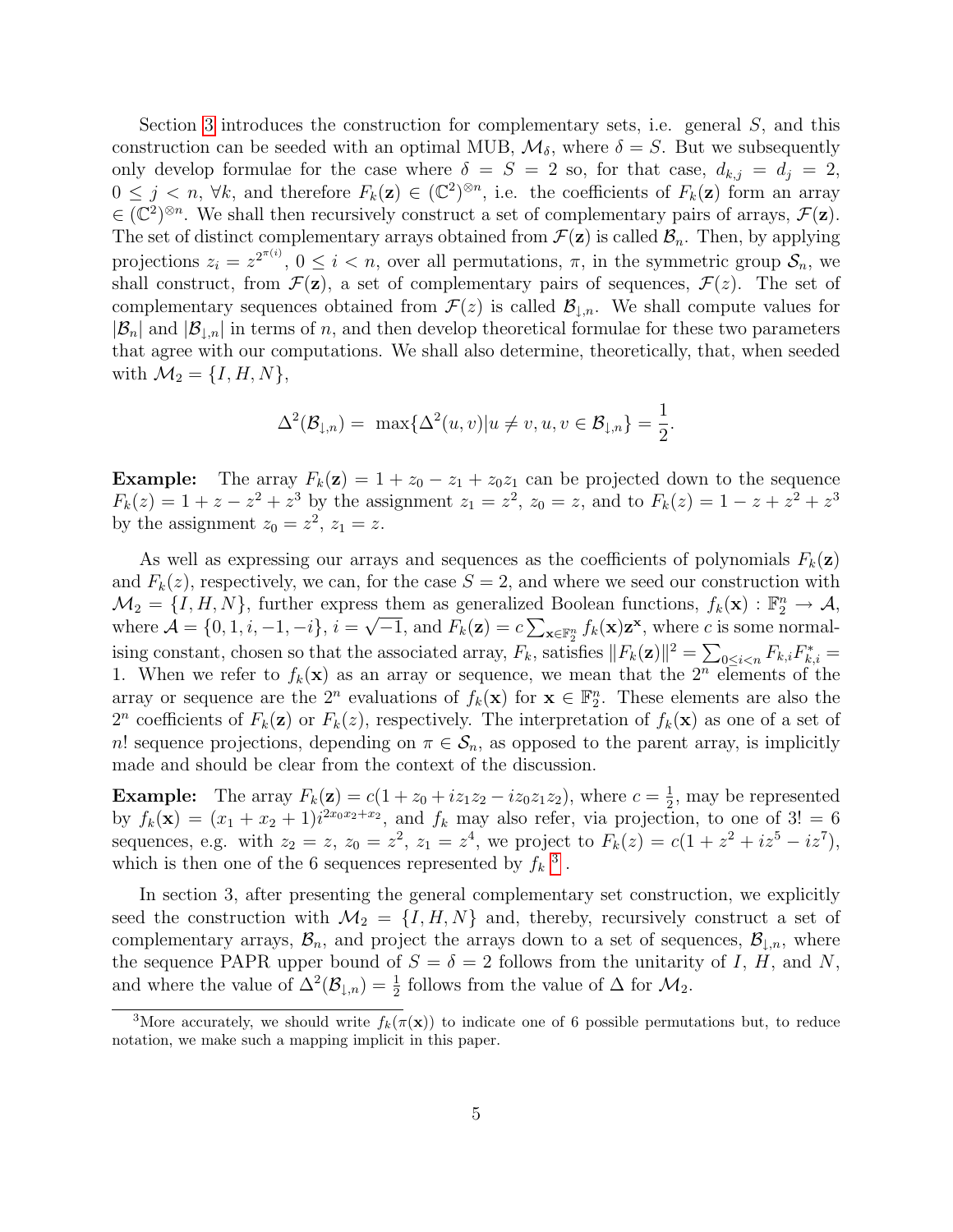### <span id="page-5-0"></span>3 The complementary set construction

#### 3.1 The general construction

Let  $\mathbf{w} = (w_0, w_1, \dots, w_{m-1}) \in \mathbb{C}^m$ , and  $\mathbf{y} = (y_0, y_1, \dots, y_{m'-1}) \in \mathbb{C}^{m'}$ , be disjoint vectors of m and m' complex variables, respectively, and let  $z = w \cup y \in \mathbb{C}^{m+m'}$  be the vector of variables formed from the union of variables in w and y, with some ordering on the variables. Let  $F_j(\mathbf{w}) : \mathbb{C}^m \to \mathbb{C}$  be of degree  $d_j - 1$  in variable  $w_j$ ,  $0 \leq j \leq m$ . Let  $F(\mathbf{w}) = (F_0(\mathbf{w}), F_1(\mathbf{w}), \dots, F_{S-1}(\mathbf{w}))^T$ , and let  $\mathcal{U}(\mathbf{y}) = (u_{ij}(\mathbf{y}), 0 \le i, j < S)$  be an  $S \times S$ unnormalised unitary matrix with elements being complex polynomials  $u_{ij}(\mathbf{y}) : \mathbb{C}^{m'} \to \mathbb{C}$ . By unnormalised unitary we mean that  $\mathcal{U}(\mathbf{y})\mathcal{U}^{\dagger}(\mathbf{y}) = \lambda_{\mathcal{U}}(\mathbf{y})I$ , where I is the  $S \times S$  identity matrix.

Let 
$$
\lambda_F(\mathbf{w}) = \sum_{k=0}^{S-1} F_k(\mathbf{w}) F_k^*(\mathbf{w}^{-1})
$$
, and define  $F'(\mathbf{z})$  by  

$$
F'(\mathbf{z}) = \mathcal{U}(\mathbf{y}) F(\mathbf{w}).
$$
(3)

It follows from the unitarity of  $U$ , and from [\(3\)](#page-5-1), that

<span id="page-5-2"></span><span id="page-5-1"></span>
$$
\lambda_{F'}(\mathbf{z}) = \sum_{k=0}^{S-1} F'_k(\mathbf{z}) F'^*_k(\mathbf{z}^{-1}) = \lambda_{\mathcal{U}}(\mathbf{y}) \lambda_F(\mathbf{w}). \tag{4}
$$

If  $\lambda_F(\mathbf{w}) = c_F$ , a constant, independent of **w**, and  $\lambda_{\mathcal{U}}(\mathbf{y}) = c_{\mathcal{U}}$ , a constant, independent of y then  $\lambda_{F'}(z) = c_{F'} = c_{\mathcal{U}}c_F$  is a constant, independent of z. If so, then [\(3\)](#page-5-1) defines a step in the construction of generalised  $|z|$ -dimensional complementary array sets of size S from  $|\mathbf{w}|$ -dimensional complementary array sets of size S, and [\(4\)](#page-5-2) characterises the complementary property that the sum of the S aperiodic array autocorrelations,  $F'_k(\mathbf{z})F'_k$  $*(z^{-1}),$  is a constant, independent of **z**. In this paper we only consider the case where  $w_i \neq y_j$ ,  $\forall i, j$ , but complementarity holds even when this is not true.

**Example:** Let  $F(w) = (1 + w, 1 - w)^T$  and  $\mathcal{U}(y) = \begin{pmatrix} 1 & y \\ 1 & -y \end{pmatrix}$ . Then  $F'(\mathbf{z}) = F'(y, w) =$  $\mathcal{U}(y)F(w) = (1 + w + y - wy, 1 + w - y + wy)^T$ . As  $\lambda_F(w) = F(w^{-1})^{\dagger}F(w) = 4$ , and  $\lambda_{\mathcal{U}}(y) = 2$ , then  $\lambda_{F}(z) = 8$ . So the arrays comprising the coefficients of  $1 + w + y - wy$  and  $1 + w - y + wy$  are a complementary set of size  $S = 2$ , i.e. a complementary pair.

We can recurse [\(3\)](#page-5-1). With notational changes, the j'th recursive step of (3) is described by,

<span id="page-5-3"></span>
$$
F_j(\mathbf{z}_j) = \mathcal{U}_j(\mathbf{y}_j) F_{j-1}(\mathbf{z}_{j-1}),\tag{5}
$$

where  $\mathbf{y}_j = (z_{\mu_j}, z_{\mu_j+1}, \ldots, z_{\mu_j+m_j-1}), \mathbf{z}_j = (z_0, z_1, \ldots, z_{\mu_j+m_j-1}), \mu_j = \sum_{i=0}^{j-1} m_j, \mu_0 = 0,$  $F_j(\mathbf{z}_j) = (F_{j,0}(\mathbf{z}_j), F_{j,1}(\mathbf{z}_j), \ldots, F_{j,S-1}(\mathbf{z}_j))^T$ , and  $F_{-1} = \frac{1}{\sqrt{2}}$  $\overline{S}(1,1,\ldots,1)$ . [\(5\)](#page-5-3) is a very general recursive equation for the construction of complementary sets of arrays of size S.

We argue, in this paper, that it is natural, for [\(5\)](#page-5-3), to choose  $\mathcal{U}_j$  from a MUB,  $\mathcal{M}_\delta$ , where  $\delta = S$ , at each stage of the recursion. More precisely, we seed with  $\mathcal{U}_j(\mathbf{y}_j)$  where  $\mathcal{U}_j$  is taken from  $\mathcal{M}_{\delta}$ , and the variables,  $\mathbf{y}_j$ , are introduced via another matrix. This is made clear in the next subsection. The complementary properties, (i.e. PAPR  $\leq S = \delta$ ) are guaranteed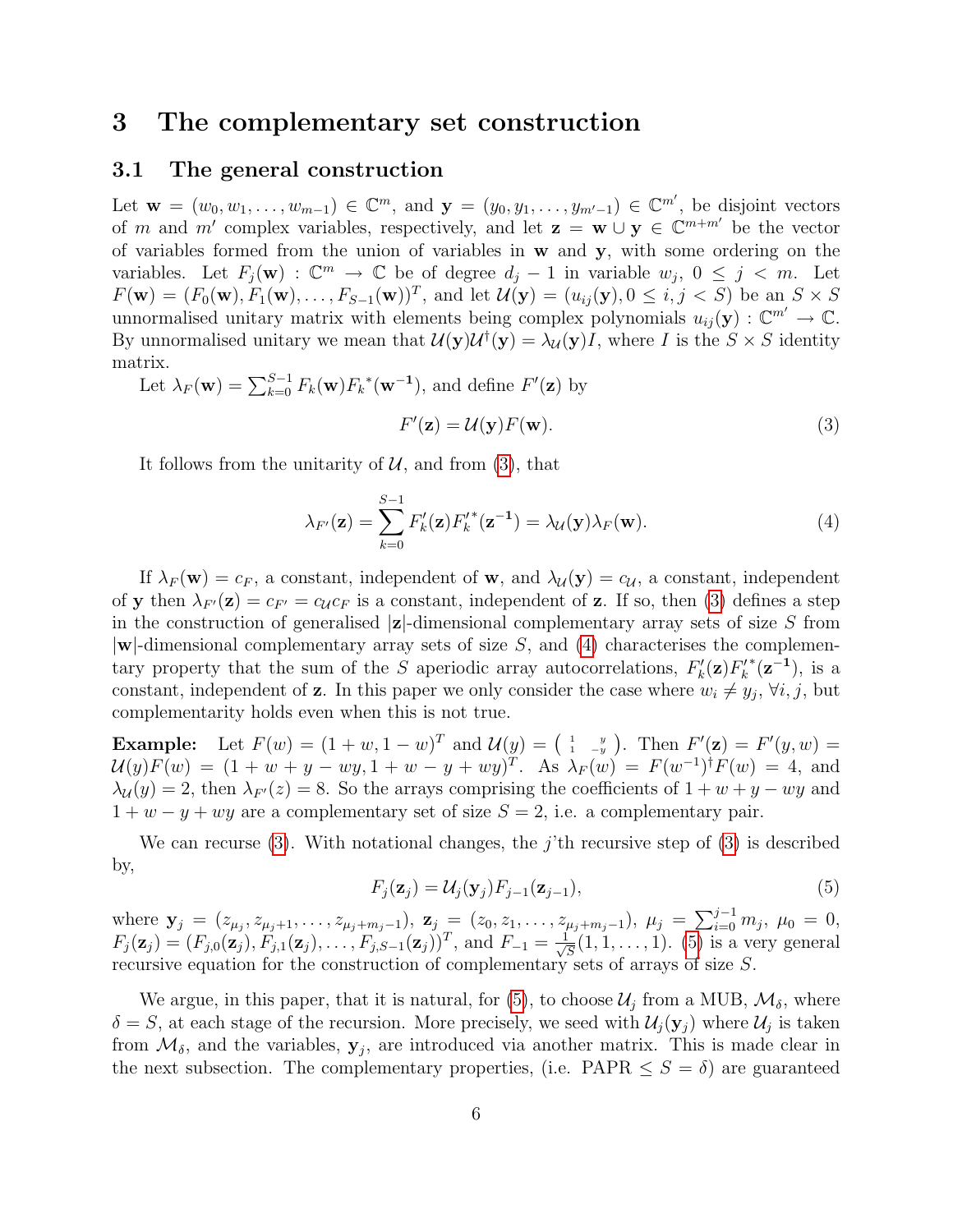because every member of  $\mathcal{M}_{\delta}$  is a unitary matrix. Moreover, the pairwise inner-product between arrays or sequences generated will be small because  $\Delta$  is minimised for  $\mathcal{M}_{\delta}$ . At the same time, the size of the sequence set is maximised because we can choose  $\mathcal{U}_i$  to be one of  $\delta + 1$  unitaries (for  $\delta$  a prime power). Finally the size of the projected sequence set can be further increased by choosing one of  $\delta$ ! permutations of the rows of the unitaries at each stage of the recursion.

For general  $S = \delta$  it remains open to develop theoretical formulae for the size of our constructed array and sequence sets, and for the  $\Delta$  value for the sets. But we do solve these issues for the special case where  $S = \delta = 2$ , and this is the topic of the rest of this paper. Note, however, that our choice of  $\mathcal{M}_2$  allows us express things in terms of generalised Boolean functions, and this facilitates our theoretical development. It is likely that such functional methods do not, in general, extend to  $S = \delta > 2$ .

### 3.2 Seeding with  $\mathcal{M}_2$  to generate complementary pairs

We now consider the special case where  $\mathcal{U}_j$  is selected from  $\mathcal{M}_2 = \{I, H, N\}$  at each stage of the recursion, i.e. we focus on the case where  $\delta = S = 2$ , and generate complementary pairs. Moreover we let  $m_j = 1$ ,  $\forall j$ , so  $\mu_j = j$  and  $\mathcal{U}_j(\mathbf{y}_j) = \mathcal{U}_j(z_j)$ ,  $\forall j$ .

From [\(5\)](#page-5-3), let  $F'_j(\mathbf{z}_j) = \mathcal{U}'_j(z_j) F'_{j-1}(\mathbf{z}_{j-1})$  where, using the equivalence of [\(1\)](#page-2-2), we set  $\mathcal{U}'_j(z_j) = P_{\theta_{j+1}} \mathcal{U}_j(z_j) P_{\gamma_j}$ . Let  $F_j(\mathbf{z}_j) = P_{\theta_{j+1}}^{-1}$  $\sum_{\theta_{j+1}}^{p-1} F'_j(\mathbf{z}_j)$ . Then

$$
F_j(\mathbf{z}_j) = \mathcal{U}_j(z_j) P_{\gamma_j} P_{\theta_j} F_{j-1}(\mathbf{z}_{j-1}).
$$

Without loss of generality we simplify  $P_{\gamma_j}P_{\theta_j}$  to  $P_j$ , and obtain

$$
F_j(\mathbf{z}_j) = \mathcal{U}_j(z_j) P_j F_{j-1}(\mathbf{z}_{j-1}).
$$

We now separate  $\mathcal{U}_i(z_i)$  into MUB and variable parts:

$$
\mathcal{U}_j(z_j) = \mathcal{U}_j P_{\mathcal{U}_j} V_j(z_j),
$$

where  $P_{\mathcal{U}_j}$  is a permutation unitary (the diagonal unitary,  $O_{\mathcal{U}_j}$ , is set to I for the reason given in subsection [2.1\)](#page-2-3),  $V_j(z_j) = \begin{pmatrix} 1 & 0 \\ 0 & z_j \end{pmatrix}$  and  $\mathcal{U}_j \in \mathcal{M}_2$ . So

$$
F_j(\mathbf{z}_j) = \mathcal{U}_j P_{\mathcal{U}_j} V_j(z_j) P_j F_{j-1}(\mathbf{z}_{j-1}).
$$

As  $P_{\mathcal{U}_j} \in \{I, X\}$ ,  $HX = ZH$ , and  $NX = iZXN$ , we swap  $\mathcal{U}_j$  and  $P_{\mathcal{U}_j}$ , replace  $P_{j+1}P_{\mathcal{U}_j}$  by  $P_j$ , and obtain

<span id="page-6-0"></span>
$$
F_j(\mathbf{z}_j) = P_j \mathcal{U}_j V_j(z_j) F_{j-1}(\mathbf{z}_{j-1}),\tag{6}
$$

where  $P_j \in \{I, X\}$ . (We ignore global constants such as ' $i =$  $\overline{-1}$ ' as they have no effect on our final construction).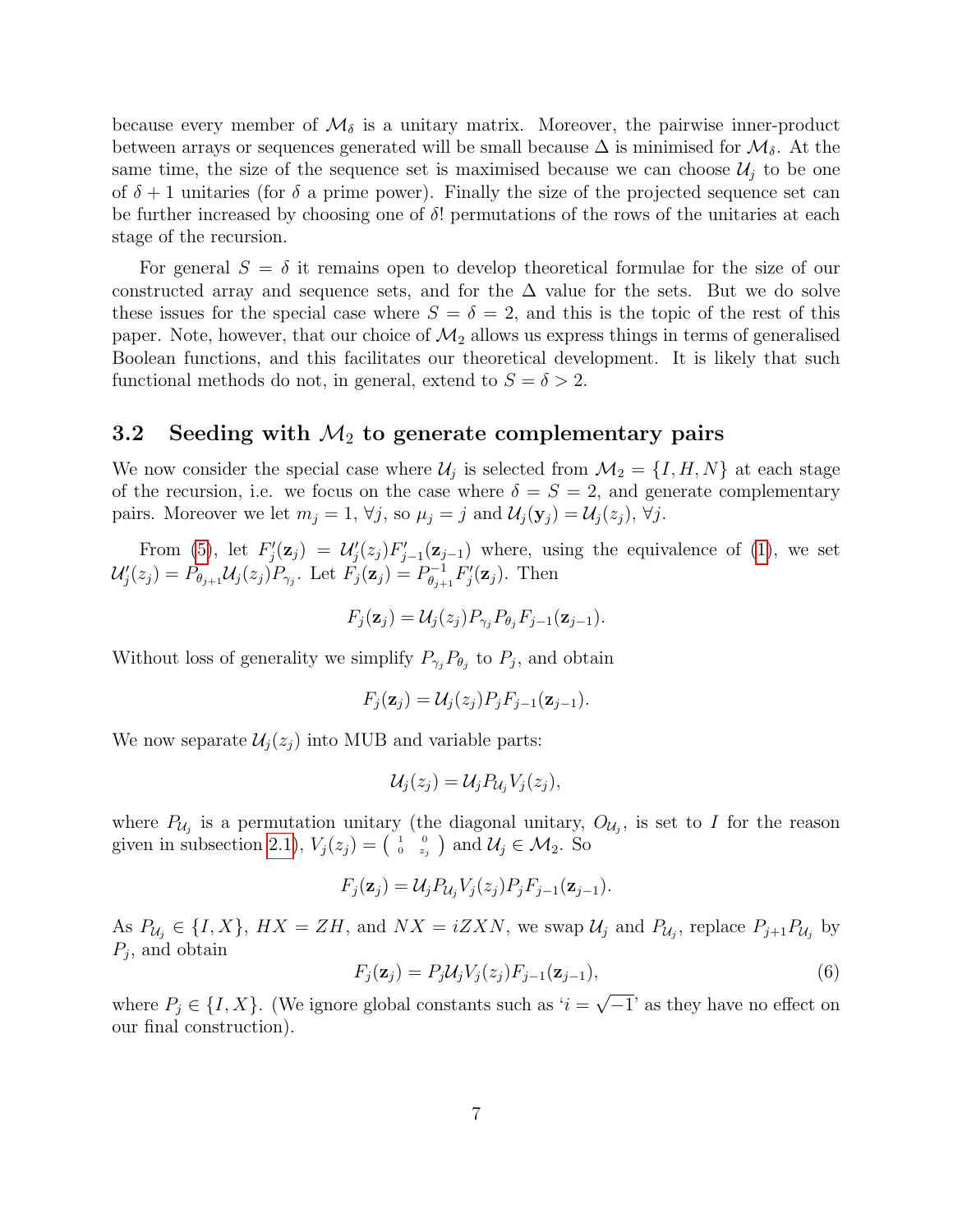Let  $\mathcal{U} = (\mathcal{U}_0, \mathcal{U}_1, \dots, \mathcal{U}_{n-1}) \in \mathcal{M}_2^n$ . Then we recurse [\(6\)](#page-6-0) *n* times so as to construct

<span id="page-7-0"></span>
$$
F_{n-1}(\mathbf{z}) = \begin{pmatrix} F_{n-1,0}(\mathbf{z}) \\ F_{n-1,1}(\mathbf{z}) \end{pmatrix},
$$
  
where  $F_{n-1,k}(\mathbf{z}) = c \sum_{\mathbf{x} \in \mathbb{F}_2^n} f_{n-1,k}(\mathbf{x}) \mathbf{z}^{\mathbf{x}}, \qquad k \in \{0, 1\},$  (7)

 $\mathbf{z}^{\mathbf{x}}\,=\,\prod_{j=0}^{n-1}z_j^{x_j}$  $j^{x_j}$ , and c is some real constant such that  $F_{n-1,k}(\mathbf{z})$  is normalised as an array (sum of element square-magnitudes is 1). It remains to characterise  $f_{n-1,k}$ .

To begin with, let  $\mathcal{U}_j = H$  and  $P_j = I$ ,  $\forall j$ . Then we construct

$$
f_{n-1,k}(\mathbf{x}): \mathbb{F}_2^n \to \{1, -1\} = i^{2(kx_{n-1} + \sum_{j=0}^{n-2} x_j x_{j+1})}.
$$

These are binary complementary sequences, as constructed in [\[8\]](#page-24-1). This function is illustrated by (1) in Fig [1,](#page-8-0) and is given by

$$
\mathcal{U} = (H, H, H, H) \Rightarrow f_{3,0}(\mathbf{x}) = i^{2(x_0x_1 + x_1x_2 + x_2x_3)}.
$$

More generally, let  $\mathcal{U}_j \in \{H, N\}$  and let  $l = (j, \mathcal{U}_j = N)$ . Then we construct

$$
f_{n-1,k}(\mathbf{x}): \mathbb{F}_2^n \to \{1, i, -1, -i\} = i^{2(kx_{n-1} + \sum_{j=0}^{n-2} x_j x_{j+1}) + \sum_{j=0}^{|l|-1} x_{l(j)}}.
$$

These are quaternary complementary sequences, as constructed in [\[8\]](#page-24-1). An example of this function for  $l = (1, 3)$  is illustrated by (2) in Fig [1,](#page-8-0) and is given by

$$
\mathcal{U} = (H, N, H, N) \Rightarrow f_{3,0}(\mathbf{x}) = i^{2(x_0x_1 + x_1x_2 + x_2x_3) + x_1 + x_3}.
$$

More generally, let  $\mathcal{U}_j \in \mathcal{M}_2 = \{I, H, N\}$ , where  $\mathcal{U}_{n-1} \neq I$ , and let  $p = (j, \mathcal{U}_j \in \{H, N\})$ ,  $s = (j, \mathcal{U}_j = I)$  and let  $q(v) = j$  if  $\mathcal{U}_j \neq I$  and  $\mathcal{U}_i = I$ ,  $\forall i, v < i < j, j < n, j \neq v$ , and let  $q(v) = n$  otherwise. Then we construct

$$
f_{n-1,k}(\mathbf{x}): \mathbb{F}_2^n \to \mathcal{A} = \big(\prod_{j=0}^{|s|-1} (x_{s(j)} + x_{q(s(j))} + 1)\big) i^{2(kx_{p(|p|-1)} + \sum_{j=0}^{|p|-2} x_{p(j)} x_{p(j+1)}) + \sum_{j=0}^{|l|-1} x_{l(j)},
$$

where  $p(-1) = n$ ,  $x_n = 0$ , and  $\mathcal{A} = \{0, 1, i, -1, -i\}$ . An example of this function for  $p = (0, 3, 5), l = (3, 5), s = (1, 2, 4), \text{ and } q = (3, 3, 3, 5, 5, 6), \text{ is illustrated by (3) in Fig 1,}$  $p = (0, 3, 5), l = (3, 5), s = (1, 2, 4), \text{ and } q = (3, 3, 3, 5, 5, 6), \text{ is illustrated by (3) in Fig 1,}$  $p = (0, 3, 5), l = (3, 5), s = (1, 2, 4), \text{ and } q = (3, 3, 3, 5, 5, 6), \text{ is illustrated by (3) in Fig 1,}$ and is given by

$$
\mathcal{U} = (H, I, I, N, I, N) \Rightarrow f_{5,0}(\mathbf{x}) = (x_1 + x_3 + 1)(x_2 + x_3 + 1)(x_4 + x_5 + 1)i^{2(x_0x_3 + x_3x_5) + x_3 + x_5}.
$$

More generally, let  $\mathcal{U}_j \in \mathcal{M}_2 = \{I, H, N\}$ . Moreover, if, for some  $t, \mathcal{U}_{n-1} = \mathcal{U}_{n-2} = \cdots =$  $\mathcal{U}_{n-t} = I, 0 \leq t \leq n$ , and  $\mathcal{U}_{n-t-1} \neq I$ , then define b such that  $b(j) = 1$  for  $j \geq n-t$ , and  $b(j) = 0$  otherwise. Then we construct [\(8\)](#page-8-1). An example of this function for  $p = (0, 2)$ ,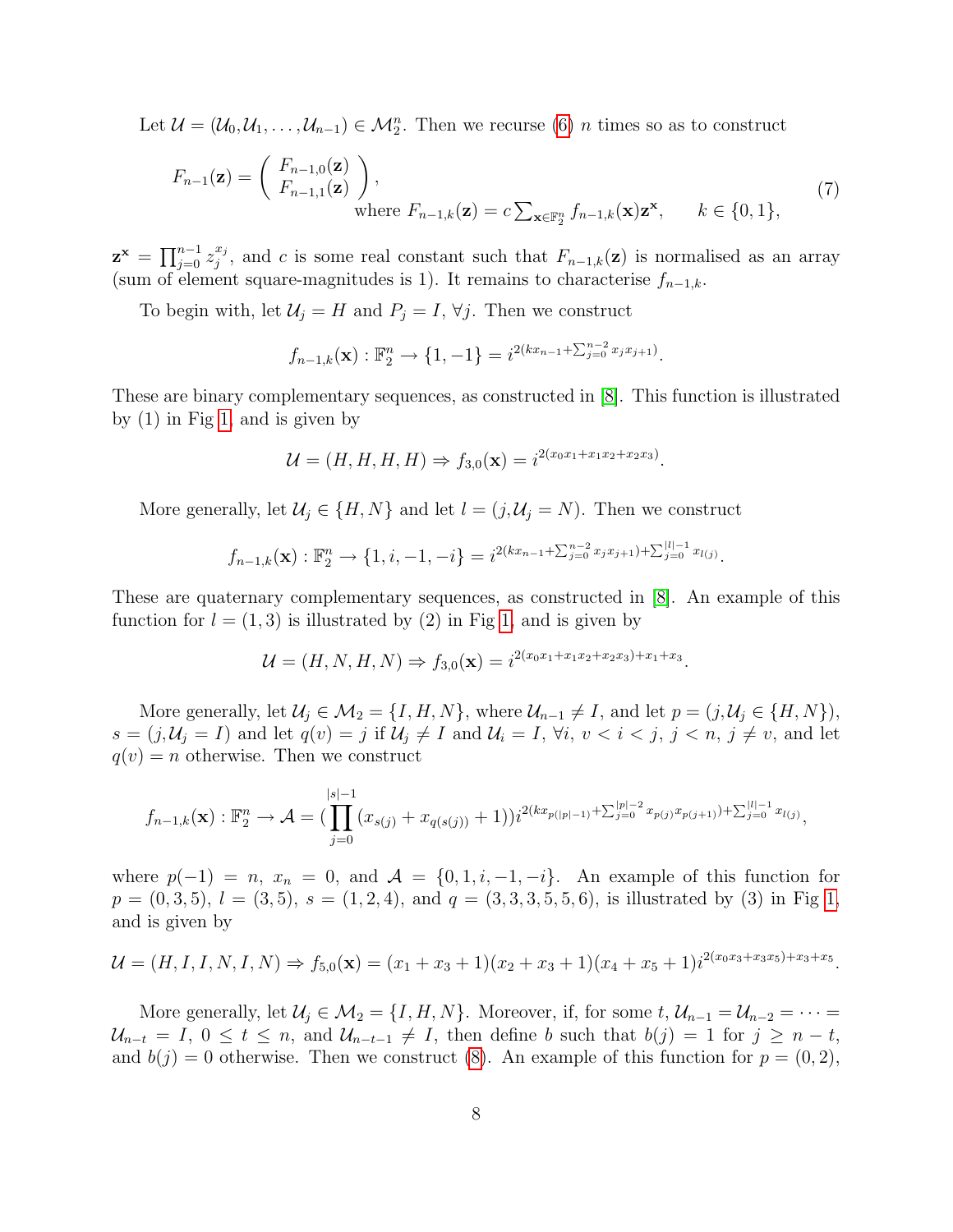

<span id="page-8-2"></span><span id="page-8-0"></span>Figure 1: Graph Representations of Example Functions

 $l = (0), s = (1, 3, 4), q = (2, 2, 5, 5, 5), \text{ and } b = (0, 0, 0, 1, 1), \text{ is illustrated by (4) in Fig 1,}$  $l = (0), s = (1, 3, 4), q = (2, 2, 5, 5, 5), \text{ and } b = (0, 0, 0, 1, 1), \text{ is illustrated by (4) in Fig 1,}$  $l = (0), s = (1, 3, 4), q = (2, 2, 5, 5, 5), \text{ and } b = (0, 0, 0, 1, 1), \text{ is illustrated by (4) in Fig 1,}$ and is given by

$$
\mathcal{U} = (N, I, H, I, I) \Rightarrow f_{4,k}(\mathbf{x}) = (x_1 + x_2 + 1)(x_3 + k + 1)(x_4 + k + 1)i^{2(kx_2 + x_0x_2) + x_0}.
$$

We summarise the previous discussion with the following definition.

**Definition 1** Let  $p = (j, \mathcal{U}_j \in \{H, N\})$ ,  $l = (j, \mathcal{U}_j = N)$ , and  $s = (j, \mathcal{U}_j = I)$  be vectors of integers ordered by magnitude. Let  $q(v) = j$  if  $\mathcal{U}_j \neq I$  and  $\mathcal{U}_i = I$ ,  $\forall i, v < i < j, j < n$ ,  $j \neq v$ , and let  $q(v) = n$  otherwise. If, for some t,  $\mathcal{U}_{n-1} = \mathcal{U}_{n-2} = \cdots = \mathcal{U}_{n-t} = I$ ,  $0 \leq t \leq n$ , and  $\mathcal{U}_{n-t-1} \neq I$ , then define b such that  $b(j) = 1$  for  $j \geq n-t$ , and  $b(j) = 0$  otherwise.

Then we can construct [\(7\)](#page-7-0), where

<span id="page-8-1"></span>
$$
f_{n-1,k}(\mathbf{x}) : \mathbb{F}_2^n \to \mathcal{A} = \left( \prod_{j=0}^{|s|-1} (x_{s(j)} + x_{q(s(j))} + kb(s(j)) + 1) \right) i^{2(kx_{p(|p|-1)} + \sum_{j=0}^{|p|-2} x_{p(j)} x_{p(j+1)}) + \sum_{j=0}^{|l|-1} x_{l(j)},
$$
\n(8)

where  $p_{-1} = n$ ,  $x_n = 0$ , and  $\mathcal{A} = \{0, 1, i, -1, -i\}.$ 

The graphical language of Fig [1](#page-8-0) generalises the path graph of [\[8,](#page-24-1) [22\]](#page-25-1) whilst, at the same time, making a precise mathematical connection with factor graph notation [\[16\]](#page-24-10), and to quantum graph states [\[13\]](#page-24-11) and their generalisations [\[23\]](#page-25-10).

As mentioned previously, we interpret the coefficients of  $F_{n-1,k}(\mathbf{z})$  as an array in  $(\mathbb{C}^2)^{\otimes n}$ , i.e. an n-dimensional  $2 \times 2 \times \ldots \times 2$  complex array. However, from [\(7\)](#page-7-0),  $F_{n-1,k}(\mathbf{z})$  is wholly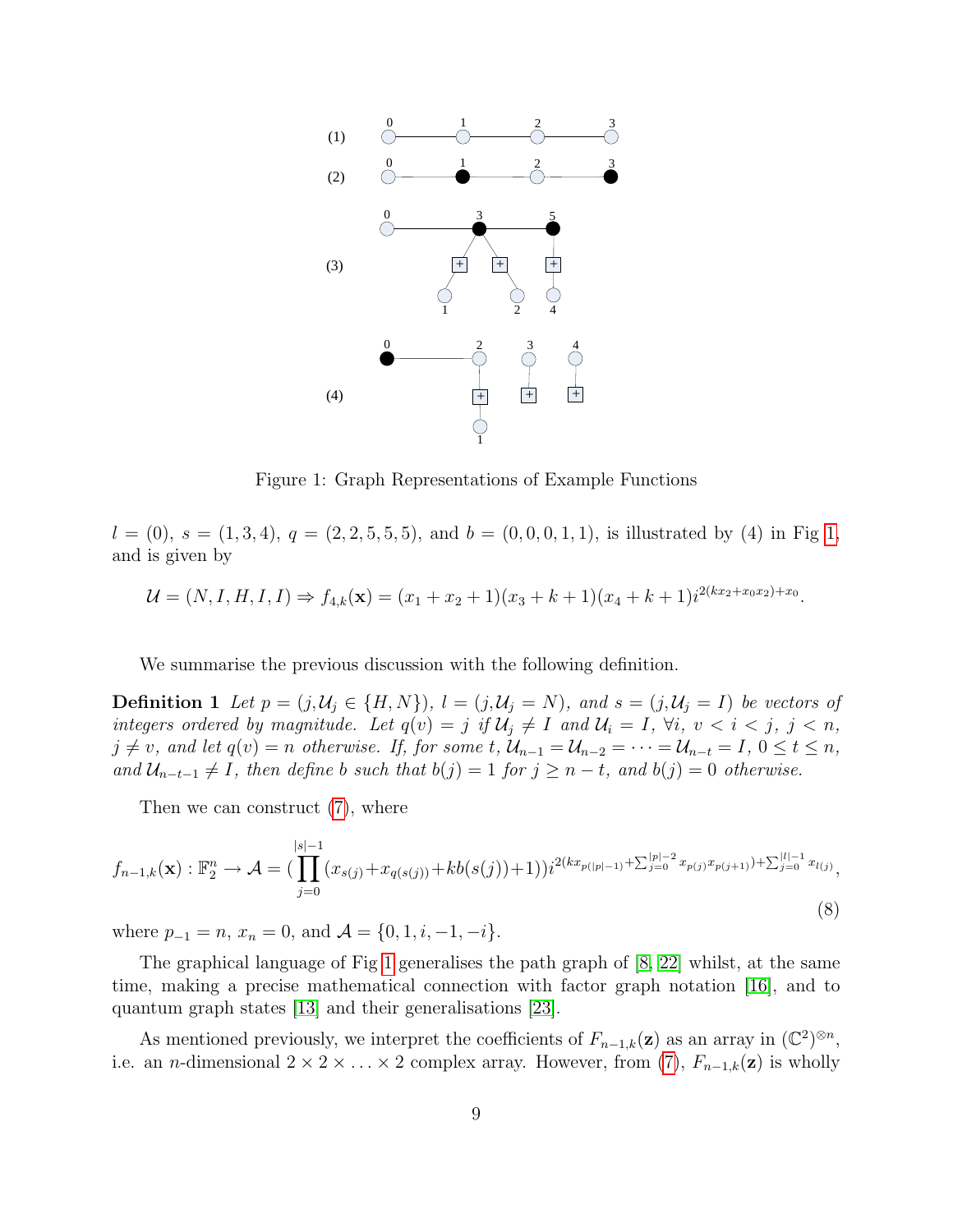dependent on  $f_{n-1,k}(\mathbf{x})$  and, in the following, much of the exposition will be developed in terms of f rather than  $F$ , so we also refer to f as an array, where the array elements are the  $2^n$  evaluations of  $f$  at  $\mathbf{x} \in \mathbb{F}_2^n$ . The subsequent projections of  $F$ , from array to sequence, then carry over to  $f$  in an obvious way.

In [\(8\)](#page-8-1), we have, for ease of exposition, set  $P_j = I$ ,  $\forall j$ . More generally, let  $r =$  $(r(0), r(1), \ldots, r(n-1)) \in \mathbb{F}_2^n$  be such that  $P_j = X^{r(j)}, \forall j$ . Moreover, let  $w = (w(0), w(1), \dots, w(n-1)) \in \mathbb{F}_2^n$ , where

$$
w(i) = \sum_{i}^{q(i)-1} r(i).
$$

Our later enumerations multiply by  $2^n$  to take into account that  $r \in \mathbb{F}_2^n$ , and this multiplicity carries over to w as the mapping from  $r \to w$  is one-to-one. We then generalise [\(8\)](#page-8-1) to:

<span id="page-9-1"></span>
$$
f_{n-1,k}(\mathbf{x}): \mathbb{F}_2^n \to \mathcal{A} =
$$
  
\n
$$
(\prod_{j=0}^{|s|-1} (x_{s(j)} + x_{q(s(j))} + kb(s(j)) + w(s(j)) + 1)) \times
$$
  
\n
$$
i^{2(kx_{p(|p|-1)} + \sum_{j=0}^{|p|-1} w(p(j))x_{p(j)} + \sum_{j=0}^{|p|-2} x_{p(j)}x_{p(j+1)}) + \sum_{j=0}^{|l|-1} x_{l(j)},
$$
\n(9)

From [\(9\)](#page-9-1), the set of complementary arrays is  $\mathcal{B}_n = \{f_{n-1,0}(\mathbf{x}) | \mathcal{U} \in \mathcal{M}_2^n, r \in F_2^n\}$ . In the next section we evaluate  $|\mathcal{B}_n|$  where, evidently,  $|\mathcal{B}_n| \leq 6^n$ .

The arrays constructed in Theorem 1 of [\[3\]](#page-23-1) are a subset of those described by [\(9\)](#page-9-1), corresponding to the case where  $\mathcal{U} \in \{I, H\}^n$ , with  $t = 0$ . [\[3,](#page-23-1) Conjecture 1] can, consequently, be improved to

**Conjecture 1** For any n, each type-I complementary array over the alphabet  $\{0, 1, -1\}$  is of the form

$$
f_{n-1,0}(\mathbf{x}) = \left( \prod_{j=0}^{|s|-1} (x_{s(j)} + x_{q(s(j))} + w(s(j)) + 1) \right) (-1)^{\sum_{j=0}^{|p|-1} w(p(j)) x_{p(j)} + \sum_{j=0}^{|p|-2} x_{p(j)} x_{p(j+1)}}.
$$
 (10)

('Type-I' complementarity is just the form of complementarity discussed in this paper for arrays over  $(\mathbb{C}^2)^{\otimes n}$ ).

### <span id="page-9-0"></span>4 Enumerations

In this section we evaluate  $|\mathcal{B}_n|$ . We also evaluate  $|\mathcal{B}_{\perp,n}|$ , which is the number of complementary sequences of length  $2^n$  that can be obtained from arrays in  $\mathcal{B}_n$  by the projections,  $z_i = z^{2^{\pi(i)}}$ ,  $\pi \in \mathcal{S}_n$ , from the *n*-dimensional arrays down to 1 dimensional sequences of length 2<sup>n</sup>. Clearly there are an infinite number of other projections one could choose, e.g.  $z_i = z^{3^{\bar{\pi}(i)}}$ ,  $\pi \in \mathcal{S}_n$ , and for which complementarity would be preserved, but we do not consider such variations in this paper.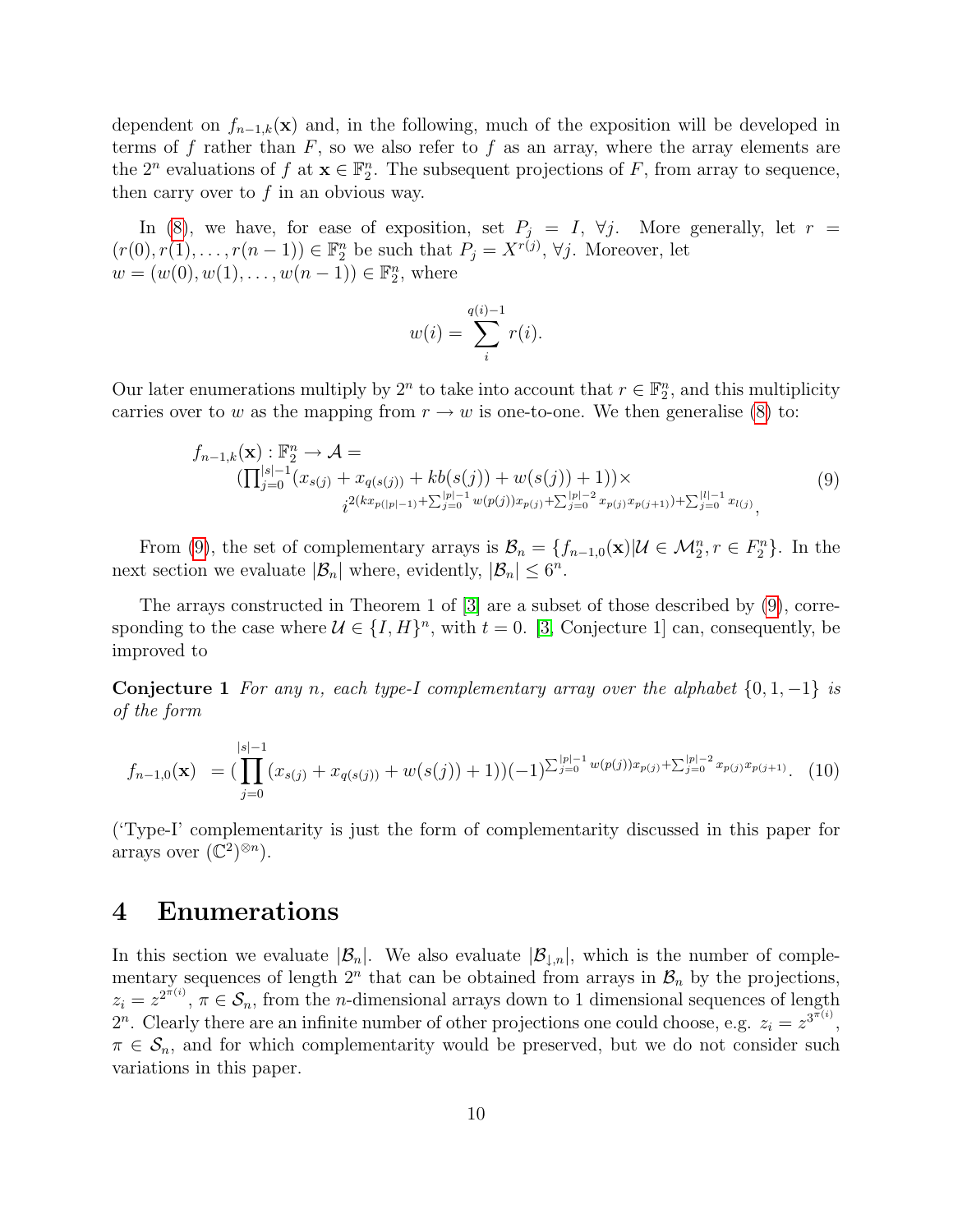### 4.1 Number of arrays in  $\mathcal{B}_n$

We associate U with a length n binary sequence  $a = (a_0, a_1, \dots, a_{n-1})$ , where 0 represents I and 1 represents  $H$  or  $N$ . Let

$$
\mathcal{B}'_n = \{\mathcal{B}_n | \mathcal{U}_{n-1} \neq I\}.
$$

Theorem 1

$$
|\mathcal{B}'_n| = \begin{cases} 2^n \cdot \sum_{k=0}^{n-1} (\binom{n-1}{k} 2^{n-k-1} + \binom{\frac{n}{2}-1}{\lfloor \frac{k}{2} \rfloor}) \cdot 2^{\lceil \frac{n-k}{2} \rceil - 1} = 2^n \cdot 3^{n-1} + 2^{n+1} \cdot 3^{\frac{n}{2}-1}, \text{ for } n \text{ even}, \\ 2^n \cdot \sum_{k=0}^{n-1} (\binom{n-1}{k} 2^{n-k-1} + \binom{\frac{n-1}{2}}{\frac{k}{2}}) \cdot 2^{\lceil \frac{n-k}{2} \rceil - 1} = 2^n \cdot 3^{n-1} + 2^n \cdot 3^{\frac{n-1}{2}}, \text{ for } n \text{ odd}, \end{cases} (11)
$$

where  $\binom{n}{t}$  $t^{(n)}_{t} = 0$ , if t is not an integer.

**Proof.** There are  $\binom{n-1}{k}$  $\binom{-1}{k}$  binary sequences of length  $n-1$  with  $k$  zeros. Let  $\binom{n-1}{k}$  $\binom{-1}{k} = S_k + A_k,$ where  $S_k$  (or  $A_k$ ) is the number of symmetric (or asymmetric) length  $n-1$  binary sequences with  $k$  zeros. We have that

$$
S_k = \begin{cases} \left(\frac{\frac{n-1}{2}}{\frac{k}{2}}\right), \text{ for } n-1 \text{ even,} \\ \left(\frac{\lfloor \frac{n-1}{2} \rfloor}{\lfloor \frac{k}{2} \rfloor}\right), \text{ for } n-1 \text{ odd.} \end{cases}
$$

Let  $2^{n-k} = S'_k + A'_k$ , where  $S'_k$  (or  $A'_k$ ) is the number of symmetric (or asymmetric) binary sequences of length  $n - k$ . Note that  $S'_k = 2^{\lceil \frac{n-k}{2} \rceil}$  and  $a_{n-1} = 1$ . Let a have k zeros. Then, when  $(a_0, a_1, \dots, a_{n-2})$  is symmetric, there are  $S'_k + \frac{A'_k}{2} = \frac{2S'_k + A'_k}{2} = \frac{2^{n-k} + S'_k}{2}$  choices for the  $n - k$  1's to be H or N. When  $(a_0, a_1, \dots, a_{n-2})$  is asymmetric there are  $2^{n-k}$  choices for the  $n - k$  1's to be H or N. Then

$$
|\mathcal{B}'_{n}| = 2^{n} \cdot \sum_{k=0}^{n-1} (S_{k} \cdot \frac{2^{n-k} + S'_{k}}{2} + \frac{N_{k}}{2} \cdot 2^{n-k})
$$
  
\n
$$
= 2^{n} \cdot \sum_{k=0}^{n-1} ((S_{k} + N_{k}) \cdot \frac{2^{n-k}}{2} + \frac{S_{k}}{2} \cdot S'_{k})
$$
  
\n
$$
= 2^{n} \cdot \sum_{k=0}^{n-1} (\binom{n-1}{k} \cdot 2^{n-k-1} + \frac{S_{k}}{2} \cdot S'_{k})
$$
  
\n
$$
= \begin{cases} 2^{n} \cdot \sum_{k=0}^{n-1} (\binom{n-1}{k} 2^{n-k-1} + \binom{\frac{n}{2} - 1}{\lfloor \frac{k}{2} \rfloor} \cdot 2^{\lceil \frac{n-k}{2} \rceil - 1}), \text{ for } n \text{ even,} \\ 2^{n} \cdot \sum_{k=0}^{n-1} (\binom{n-1}{k} 2^{n-k-1} + \binom{\frac{n-1}{2}}{\frac{k}{2}} \cdot 2^{\lceil \frac{n-k}{2} \rceil - 1}), \text{ for } n \text{ odd,} \end{cases}
$$
(12)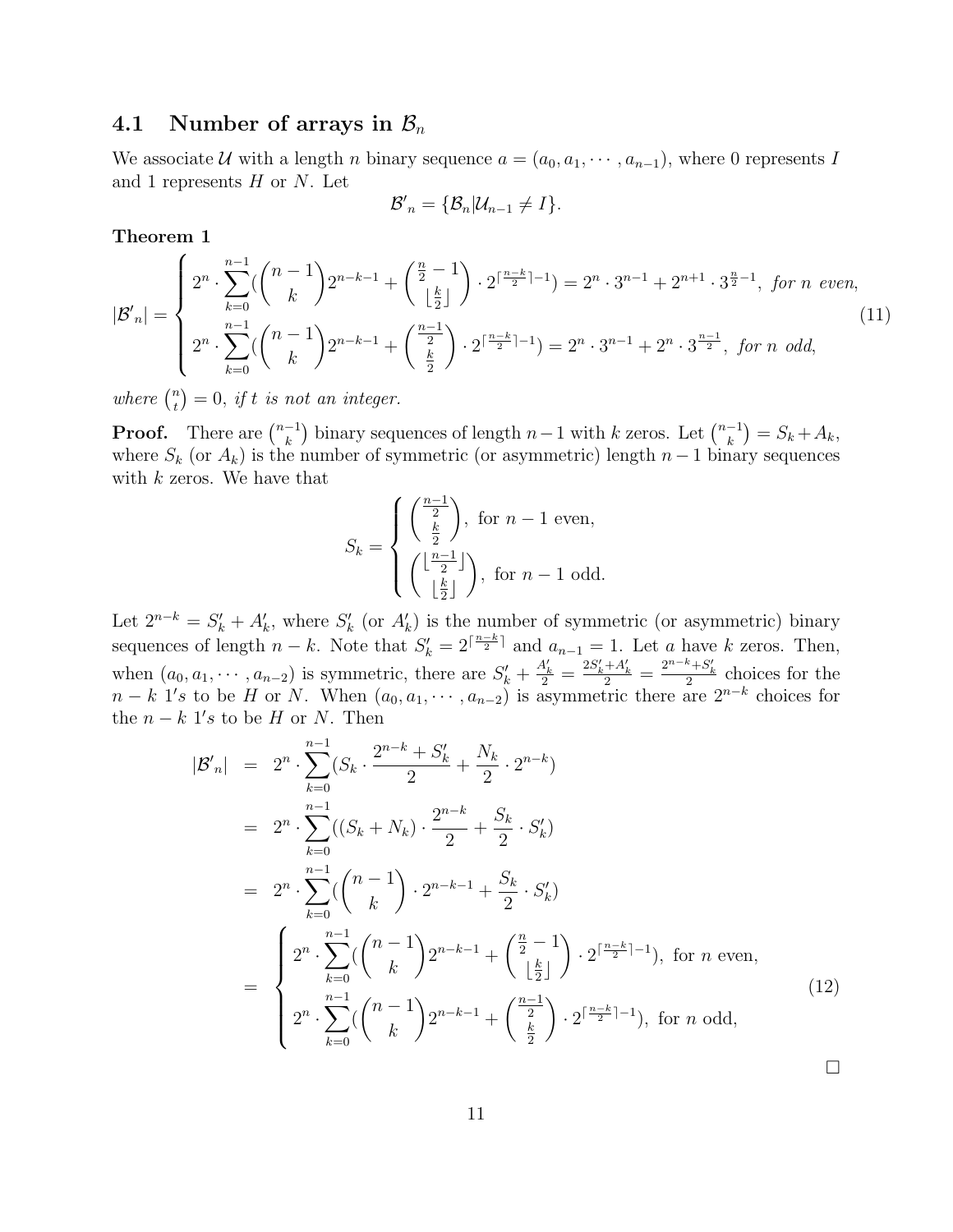**Corollary 1** The number of arrays in  $\mathcal{B}_n$  is

$$
|\mathcal{B}_n| = \sum_{m=0}^n |\mathcal{B}'_m| \cdot 2^{n-m}
$$
  
= 
$$
\begin{cases} 2^{n-1} \cdot (3^n + 3 \cdot 3^{\frac{n}{2}} - 2), \text{ for } n \text{ even,} \\ 2^{n-1} \cdot (3^n + 5 \cdot 3^{\frac{n-1}{2}} - 2), \text{ for } n \text{ odd,} \end{cases}
$$
(13)

where  $|\mathcal{B'}_0|=1$ .

In [\[8\]](#page-24-1) the authors construct the set of standard quaternary complementary sequences,  $\mathcal{DJ}_n$ , being  $\mathbb{Z}_4$ -linear offsets of the  $\mathbb{F}_2$  'path graph' [\[22\]](#page-25-1). Using our terminology this trans-lates to the construction of [\(9\)](#page-9-1) under the restriction  $\mathcal{U} \in \{H, N\}^n$ , i.e. where  $|s| = 0$ . Although [\[8\]](#page-24-1) only viewed their objects as complementary sequences they are, more generally, complementary arrays over  $(\mathbb{C}^2)^{\otimes n}$  [\[19,](#page-24-2) [20,](#page-24-3) [17,](#page-24-4) [15,](#page-24-6) [10,](#page-24-5) [21\]](#page-24-7). As n gets large,  $|\mathcal{B}_n|$  approaches  $6<sup>n</sup>$ , whereas the size of the construction of [\[8\]](#page-24-1) approaches  $4<sup>n</sup>$ . The larger size of our set is achieved by enlarging the alphabet from  $\{1, i, -1, -i\}$  in [\[8\]](#page-24-1) to  $\{0, 1, i, -1, -i\}$  in this paper, more accurately, by selecting our unitaries from  $\mathcal{M}_2 = \{I, H, N\}$  instead of from the sub-optimal MUB  $\{H, N\}$ . (A sub-optimal MUB is a set of mutually unbiased bases where the number of bases is less than the maximum possible. When  $\delta$  is a prime power, then the maximum possible number of bases is  $\delta + 1$  and, for  $\mathcal{M}_2$ ,  $\delta + 1 = 3$ .) But, crucially, as discussed later, the increase in set size for the set of sequence projections is achieved without any increase in  $\Delta$ , i.e.  $\Delta(\mathcal{B}_{\perp,n}) = \Delta(\mathcal{DJ}_n)$ .

# 4.2 An algorithm for generating all sequences in  $\mathcal{B}_{\downarrow,n}$ , and the corresponding enumeration

Many practical applications of our construction would exploit the length  $2<sup>n</sup>$  sequences obtained from the arrays in  $\mathcal{B}_n$  by projection. Such sequences comprise the set  $\mathcal{B}_{\downarrow,n}$ . By projection we mean the following. We have that  $F_{n-1,0}(\mathbf{z}) = c \sum_{\mathbf{x} \in \mathbb{F}_2^n} f_{n-1,0}(\mathbf{x}) \mathbf{z}^{\mathbf{x}},$  for  $f_{n-1,0}$ as defined in [\(9\)](#page-9-1). The coefficients of this polynomial form an *n*-dimensional array, and can be projected down to a 1-dimensional array by the assignments  $z_j = z^{2^j}$ . Such a projection produces a polynomial in z of degree  $2<sup>n</sup> - 1$  whose coefficients form a length 2<sup>n</sup> sequence with elements from  $A = \{0, 1, i, -1, -i\}$ . More generally, for each  $F_{n-1,0}(\mathbf{z}),$ we generate the *n*! projections obtained by assigning  $z_j = z^{i}$ ,  $\forall \pi \in S_n$ , where  $S_n$  is the group of permutations of  $n$  objects. These projections can be obtained by generating  $\mathcal{B}_{\downarrow,n} = \{f_{n-1,0}(\mathbf{x}_{\pi}), \forall \mathcal{U} \in \mathcal{M}_{2}^{n}, r \in \mathbb{F}_{2}^{n}, \forall \pi \in \mathcal{S}_{n}\}\$ , where  $\mathbf{x}_{\pi} = (x_{\pi(0)}, x_{\pi(1)}, \ldots, x_{\pi(n-1)})$ . Not all these projections are unique when taken over all polynomials in  $\mathcal{B}_n$ . We sketch out, in a stepwise fashion, a recursive algorithm that generates sequences in  $\mathcal{B}_{\downarrow,n}$  uniquely, firstly when  $\mathcal{U} \in \{I, H\}^n$ , and then for  $\mathcal{U} \in \mathcal{M}_2^n$ . In each case we implemented the algorithm, obtained computational results, and then proved the results. It should be noted that the theoretical developments were greatly helped by us first plugging our computational results into the On-Line Encyclopedia of Integer Sequences (OEIS) [\[18\]](#page-24-9).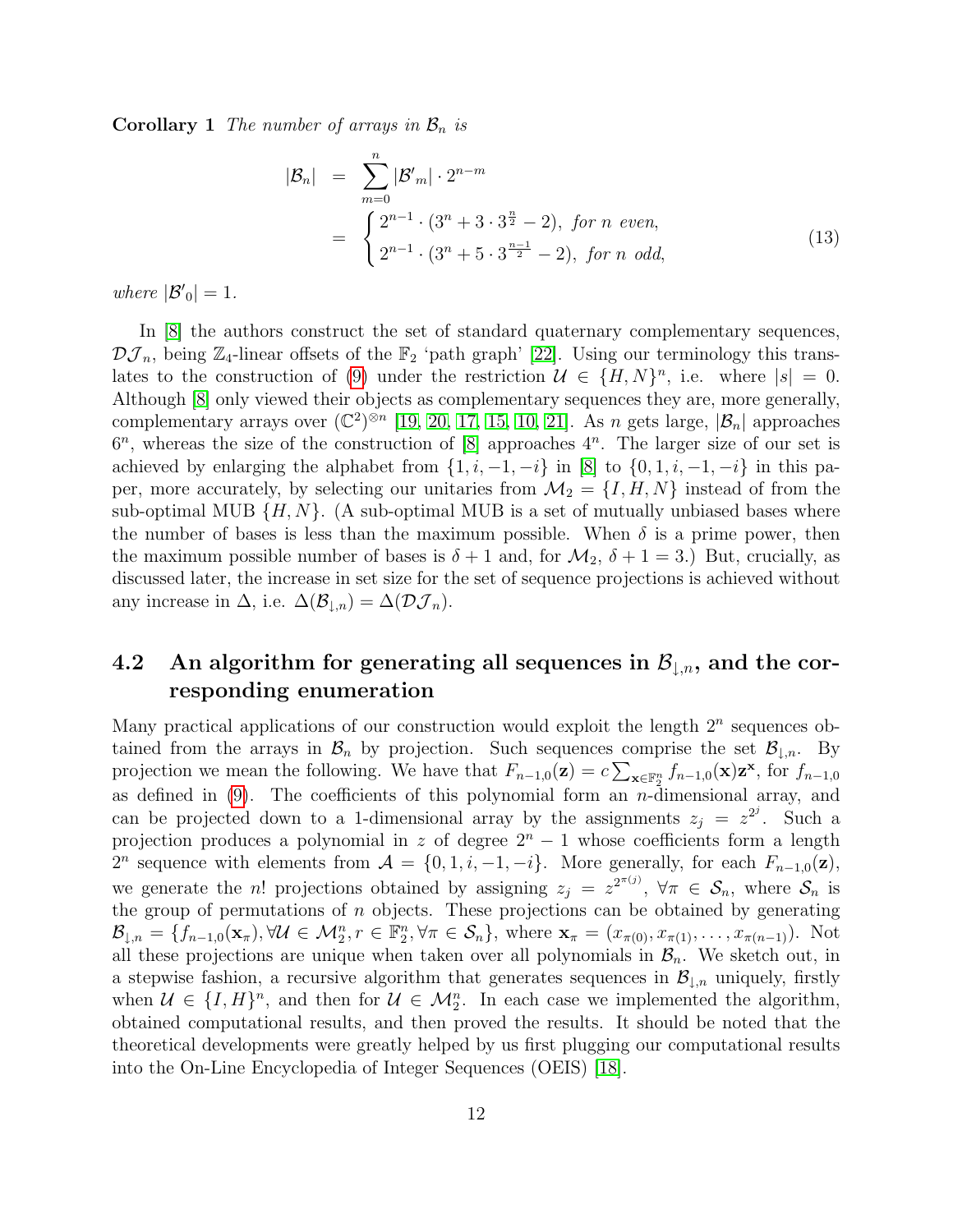We refer to  $\mathcal{U} \in \{I, H\}^n$  as an 'IH string' and  $\mathcal{U} \in \mathcal{M}_2^n$  as an 'IHN string'. Moreover we abbreviate vectors, e.g.  $(I, H, I, H, H)$  is shortened to  $IHHH$ , and  $(N, H, H, I, N, I)$  to *NHHINI*, and abbreviate  $f_{n-1,0}(\mathbf{x})$  to  $f(\mathbf{x})$  or  $f$ .

### <span id="page-12-0"></span>4.2.1 An algorithm for  $\mathcal{U} \in \{I, H\}^n$

We set  $P_j = I$ ,  $\forall j$ , and choose  $\mathcal{U} \in \{I, H\}^n$ . It is possible that two IH strings generate the same sequence, so we must consider three uniqueness criteria, as follows.

Criterion A: Consider, as an example, that we generate the sequence associated with  $\mathcal{U} = HIIHHII,$  i.e. we generate  $f = (x_1 + x_3 + 1)(x_2 + x_3 + 1)(x_4 + x_5 + 1)(x_6 + 1)(x_7 + 1)$  $1)(-1)^{x_0x_3+x_3x_5}$ . The projection down to a sequence depends on the ordering,  $\pi$ , of the 8 variables in **x**, i.e.  $\pi(\mathbf{x}) = (x_{\pi(0)}, x_{\pi(1)}, x_{\pi(2)}, x_{\pi(3)}, x_{\pi(4)}, x_{\pi(5)}, x_{\pi(6)}, x_{\pi(7)})$ ,  $\pi \in \mathcal{S}_8$ . The number of sequences generated in this way is 8!.

The form of f implies that  $x_1 = x_2 = x_3$  and  $x_4 = x_5$ . Moreover  $x_6$  and  $x_7$  can be swapped without changing the function. So permuting 1, 2, and 3, and/or swapping 4 and 5, and/or swapping 6 and 7, has no effect on the function, and reduces the function enumeration to  $\frac{8!}{3!2!2!}$ . In order to avoid these repetitions we only allow  $\pi \in \mathcal{S}_8$  under the conditions  $\pi(1) < \pi(2) < \pi(3)$ ,  $\pi(4) < \pi(5)$ , and  $\pi(6) < \pi(7)$ .

Criterion B: Consider the sequence generated by  $IHIIHHII$ . This generates  $f' =$  $(x_0 + x_1 + 1)(x_2 + x_4 + 1)(x_3 + x_4 + 1)(x_6 + 1)(x_7 + 1)(-1)^{x_1x_4+x_4x_5}$ . For the example of f discussed for criterion A,  $f(\pi(\mathbf{x})) = f'(\mathbf{x})$  for some  $\pi \in \mathcal{S}_8$ . This is because *IHIIH* is the reversal of  $HIIHI$ . So, to ensure unique generation, only one of f or  $f'$  should be generated. Ignoring the rightmost  $HII$ , one can interpret the  $IH$  strings,  $HIIHIIHII$  and  $IHIIHHII$ , as binary strings 10010 and 01001, respectively. With the least significant bit on the left, we equate these strings with integers 9 and 18, respectively, and throw away, arbitrarily, the IH string associated with the largest number, namely IHIIHHII.

**Criterion C:** The symmetry of criterion B does not occur if the  $IH$  substring is symmetric under reversal. For instance, consider the string *IHHIHI*. Then, ignoring the rightmost  $HI$ , we see that  $IHHI$  is symmetric. So there is no  $f'$  to throw away. However, this symmetric condition leads, instead, to an alternative restriction on the allowed permutation  $\pi$ . For instance, for this example, we allow only one of the permutations (354120) and (124350), (which are both valid under previous conditions on  $\pi$ ) as they both lead to  $f = (x_1 + x_2 + 1)(x_3 + x_5 + 1)(x_0 + 1)(-1)^{x_2x_4 + x_4x_5}$ . Ignoring all integers to the right of the position of the rightmost  $H$ , i.e. in this case ignoring '0', we choose, arbitrarily, to throw away the permutation with the lowest integer on the right-hand side - in this case we throw away (354120) as '1' is on the right-hand side of (35412). One needs to refine this decision process. Consider the string IHIHIHI, and permutations (4602351) and (3502461), which are both valid under previous conditions on  $\pi$ . We see that *IHIHI* is symmetric. Then, ignoring '1', the lowest integer, '0', is in the centre of  $(460235)$ , as  $x_0 = x_2$ , so we choose to decide between the two permutations on the next lowest off-centre integer. In this case, we decided based on integer '3' and throw away (4602351) as '3' is right of centre in this permutation.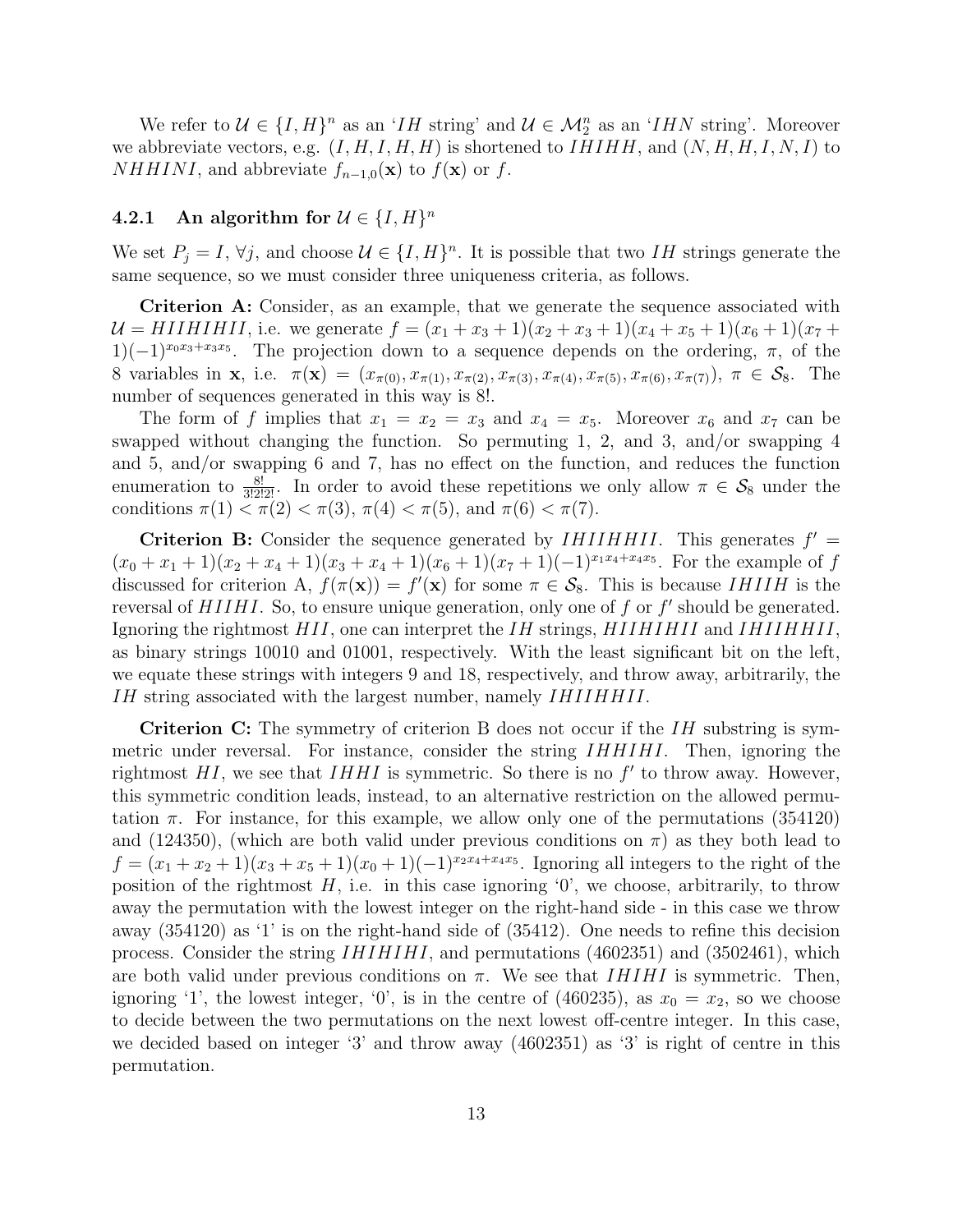| $\boldsymbol{n}$                       |   |      |      |      |      |       |       |         |          | 10        |
|----------------------------------------|---|------|------|------|------|-------|-------|---------|----------|-----------|
| $E_{IH}(n)$                            | റ |      |      | 83   | 557  | 4715  | 47357 | 545963  | 7087517  | 102248075 |
| $E_{IH}(n)$                            | 2 |      | 26   | 150  | 1082 | 9366  | 94586 | 1091670 | 14174522 | 204495126 |
| $E_{IH}$<br>$log_2($<br>$\overline{n}$ |   | 2.32 | 4.09 | 6.38 | 9.12 | 12.20 | 15.53 | 19.06   | 22.76    | 26.61     |
| $\frac{n!}{2}$<br>$log_2($             |   |      | l.58 | 3.58 | 5.91 | 8.49  | .30   | 14.30   | 17.47    | 20.79     |

Table 1:  $E_{IH}(n) = \text{\#Unique } IH$  Sequences,  $P_j = I$ ,  $\forall j$  - A032262[\[18\]](#page-24-9)

We have implemented a recursive algorithm based on criteria  $A, B$ , and  $C$ , and obtain the enumerations shown in Table [4.2.1.](#page-12-0) Let us call this number  $E_{IH}(n)$ . We show that  $E_{IH}(n)$  is sequence A032262 of [\[18\]](#page-24-9).

We make use of the following combinatoric numbers:

Stirling's number of the second kind:  
\n
$$
S_2(n,k) = \begin{cases} n \\ k \end{cases} = \frac{1}{k!} \sum_{j=0}^k (-1)^{k-j} {k \choose j} j^n.
$$

generalized ordered Bell numbers:

<span id="page-13-2"></span>
$$
B(r,n) = r \sum_{k=1}^{n} {n \choose k} B(r,n-k) = \sum_{k=0}^{n} r^{k} k! \begin{Bmatrix} n \\ k \end{Bmatrix}, \qquad B(r,0) = 1.
$$
 (14)

<span id="page-13-0"></span> $B(r, n)$  is A094416 of [\[18\]](#page-24-9). The case when  $r = 1$  generates the ordered Bell numbers.

**Theorem 2** The enumeration of IH strings of length n, taking into account criteria A, B, and C, is given by

$$
E_{IH}(n) = 2^{n-1} + \sum_{k=0}^{n} k! \begin{Bmatrix} n \\ k \end{Bmatrix}.
$$

**Proof.** (of theorem [2\)](#page-13-0) We first enumerate  $\tilde{E}_{IH}(n)$ , which only takes criterion A into account. Ignoring criteria B and C causes a double count of unique IH strings except for  $III...I, HII...I, IHI...I, IIH...I,...I,..., III...H$ , i.e. the exceptions are all IH strings of H weight less than 2, for which neither the symmetry of criterion B or of C is possible. These exceptions contribute an additive correction factor of  $2^n$  to  $\tilde{E}_{IH}(n)$ . We, thereby, obtain a relationship between  $E_{IH}(n)$  and  $\tilde{E}_{IH}(n)$ :

<span id="page-13-3"></span>
$$
\tilde{E}_{IH}(n) = 2E_{IH}(n) - 2^n.
$$
\n(15)

We show that  $\tilde{E}_{IH}(n)$  is A000629 of [\[18\]](#page-24-9), and include  $\tilde{E}_{IH}(n)$  in table [4.2.1.](#page-12-0)

<span id="page-13-1"></span>**Theorem 3** The enumeration of IH strings, based only on criterion A, is given by

$$
\tilde{E}_{IH}(n) = 2B(1, n), \quad n > 0, \quad \tilde{E}_{IH}(0) = 1.
$$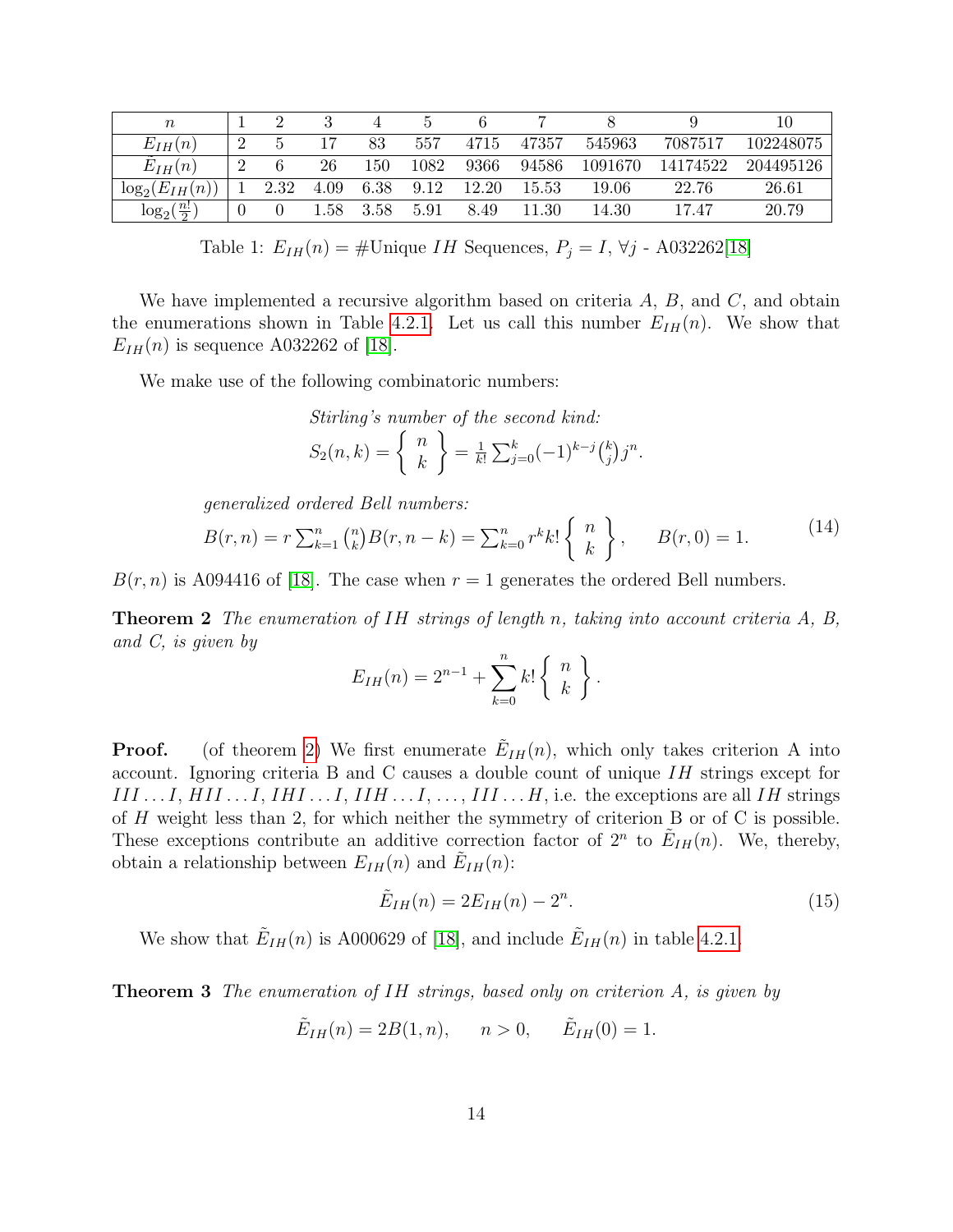**Proof.** (of theorem [3\)](#page-13-1) Consider all IH strings of length  $n-1$  of the form  $\dots$  H, i.e. with a rightmost  $H$ . Taking into account only criterion A, then let us say that there are  $B(n-1)$  unique strings of this type. Let  $s_{n-1}$  be any such IH string of length  $n-1$ . Now consider all IH strings of length n of the form  $s_{n-1}I = \ldots HI$ , i.e. with a rightmost HI. Considering all variable index permutations,  $\pi \in \mathcal{S}_n$ , the single rightmost I can be associated with one of *n* indices. So there are  $\binom{n}{1}$  $\binom{n}{1}B(n-1)$  unique strings of the form  $s_{n-1}I = \ldots HI$ . More generally, consider all IH strings of length  $n-k$  of the form  $\ldots H$ . There are  $B(n-k)$  unique strings of this type. Let  $s_{n-k}$  be any such IH string of length  $n - k$ , and consider all IH strings of length n of the form  $s_{n-k}I I \ldots I = \ldots HII \ldots I$ , i.e. with k rightmost I's. Considering all variable index permutations,  $\pi \in S_n$ , the k rightmost Is can be associated with  $\binom{n}{k}$  $\binom{n}{k}$  indices. So there are  $\binom{n}{k}$  ${k \choose k} B(n-k)$  unique strings of the form  $s_{n-k}I I \ldots I$ , i.e. with k rightmost Is. With initial conditions  $B(0) = 1$ , we have that the number of unique  $IH$  strings of length n and with at least one rightmost I, taking into account only criterion A, is given by

<span id="page-14-1"></span>
$$
B'(n) = \sum_{k=1}^{n} {n \choose k} B(n-k), \qquad B(0) = 1.
$$
 (16)

We are left with enumerating the number,  $B(n)$ , of unique IH strings with a rightmost H, taking into account only criterion A. We find that

<span id="page-14-0"></span>
$$
B(n) = B'(n). \tag{17}
$$

**Proof.** (of [\(17\)](#page-14-0)) Let  $s_n = vH$  and  $t_n = vI$  be two IH strings of length n with a rightmost H and I, respectively, and where v is an IH string of length  $n-1$ . Let v have r rightmost Is. Then, using criterion A, permutation of the rightmost  $r+1$  indices of  $s_n$  is a symmetry. Similarly, permutation of the rightmost  $r+1$ indices of  $t_n$  is also a symmetry. It follows that the enumeration for  $IH$  strings with a rightmost H is identical to that for  $IH$  strings with a rightmost  $I$ .

Theorem [3](#page-13-1) follows from [\(16\)](#page-14-1) and [\(17\)](#page-14-0).

Combining [\(14\)](#page-13-2), for  $r = 1$ , with theorem [3](#page-13-1) and [\(15\)](#page-13-3) yields theorem [2.](#page-13-0)

An asymptotic formula for  $E_{IH}(n)$  can be derived from known results on the asymptote of ordered Bell numbers [\[1,](#page-23-4) [33\]](#page-25-11) and A000670 of [\[18\]](#page-24-9):

$$
E_{IH}(n)_{n \to \infty} = \frac{n!}{2} \log_2(e)^{n+1}.
$$
\n(18)

In table [4.2.1](#page-12-0) we also compare  $\log_2(E_{IH})$  with  $\log_2$  of the number of binary standard Golay sequences, where  $P_j = I$ ,  $\forall j$  (i.e. ignoring linear offsets).

#### <span id="page-14-2"></span>4.2.2 The IHN strings

Having sketched out an algorithm to generate all sequences uniquely from  $IH$  strings, and derived associated enumeration formulae, we now extend to IHN strings. Consider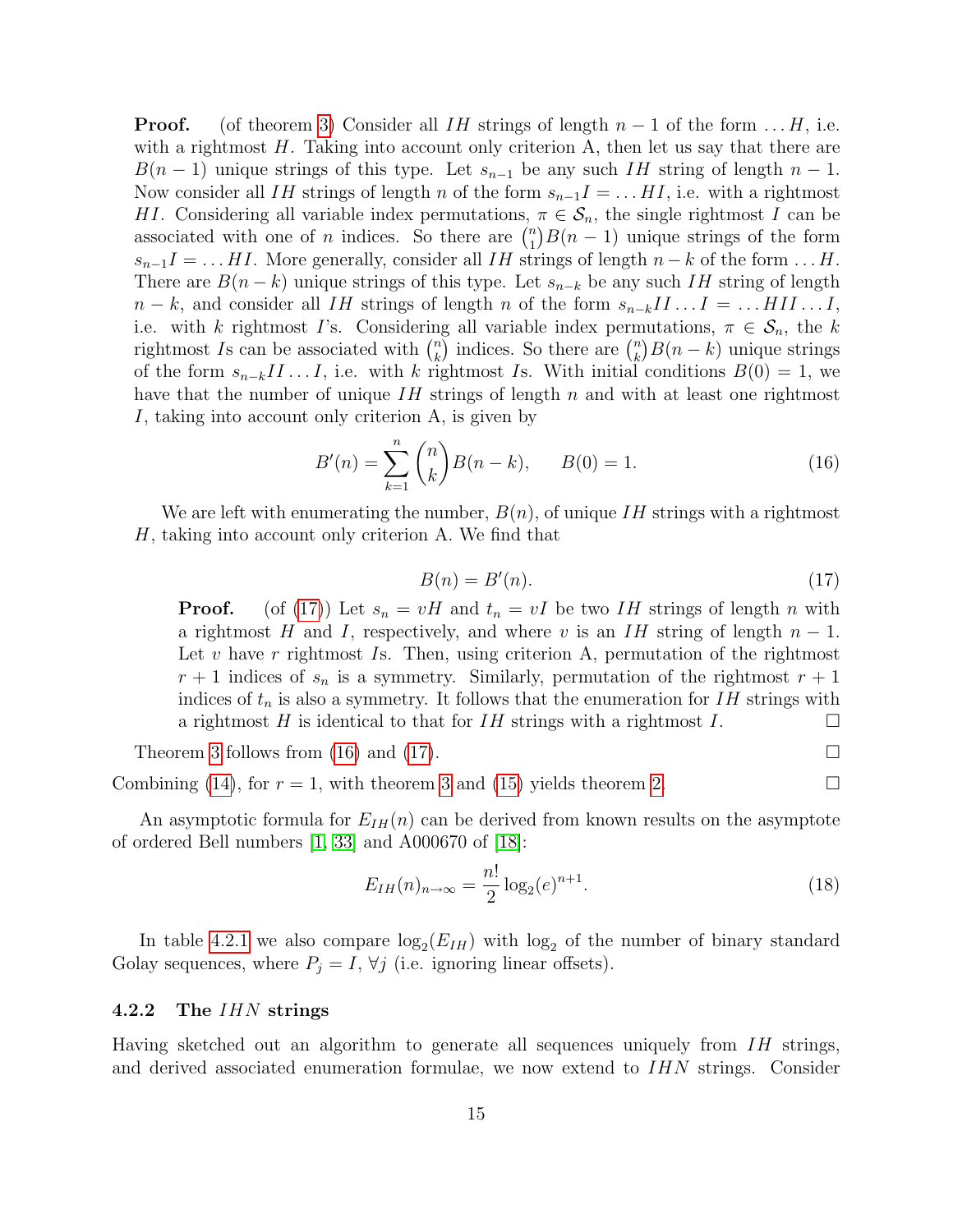| $\it n$                       |          |      |      |      |       |        |         |          |            |
|-------------------------------|----------|------|------|------|-------|--------|---------|----------|------------|
| $E_{IHN}(n)$                  |          |      | 63   | 563  | 6783  | 99971  | 1724943 | 34031603 | 755385183  |
| $E_{IHN}(n)$                  |          | 15   | 111  | 1095 | 13503 | 199815 | 3449631 | 68062695 | 1510769343 |
| $\log_2(E_{IHN}(n))$          | $1.58\,$ | 3.46 | 5.98 | 9.14 | 12.73 | 16.61  | 20.72   | 25.02    | 29.49      |
| $log_2(n!2^{\overline{n-1}})$ |          |      | 4.58 | 7.58 | 10.91 | 14.49  | 18.30   | 22.30    | 26.47      |

Table 2:  $E_{IHN}(n) = \text{\#Unique } IHN$  Sequences,  $P_j = I, \forall j$ 

 $HIIHHII$ . If we now include the possibility of N then, once we have generated  $HIIHHII$ , along with a specified permutation, we must also generate NIIHIHII, HIINIHII, NIINIHII, HIIHINII, NIIHINII, HIININII, and NIININII, i.e. 8 IHN strings in total, all with the same permutation. Criteria  $A, B$ , and  $C$  have already been tackled in generating the initial IH string, so need not be re-considered.

We have extended our recursive algorithm to  $IHN$  strings, and obtain the enumerations shown in Table [4.2.2.](#page-14-2) Let us call this number  $E_{IHN}(n)$ , where  $|\mathcal{B}_{\downarrow,n}| = 2^n E_{IHN}(n)$ . The  $2^n$ factor occurs because we must, more generally, consider  $P_j \in \{I, X\}, \forall j$ .

<span id="page-15-0"></span>**Theorem 4** The enumeration of IHN strings of length n, taking into account criteria A, B, and C, is given by

$$
E_{IHN} = 3 \sum_{k=0}^{n} 2^{k-2} k! \begin{Bmatrix} n \\ k \end{Bmatrix} + 2^{n} - \frac{1}{2}.
$$

**Proof.** (of theorem [4\)](#page-15-0) We first enumerate  $\tilde{E}_{IHN}(n)$ , which only takes criterion A into account. Ignoring criteria B and C causes a double count of unique  $IHN$  strings except those with  $H$  or  $N$  of weight less than 2, which contribute an additive correction factor of  $2^{n+1} - 1$  to  $\tilde{E}_{IHN}(n)$ . We, thereby, obtain a relationship between  $E_{IHN}(n)$  and  $\tilde{E}_{IHN}(n)$ :

<span id="page-15-2"></span>
$$
\tilde{E}_{IHN}(n) = 2E_{IHN}(n) - 2^{n+1} + 1.
$$
\n(19)

We show that  $\tilde{E}_{IHN}(n)$  is A201339 of [\[18\]](#page-24-9), and include  $\tilde{E}_{IHN}(n)$  in table [4.2.2.](#page-14-2)

<span id="page-15-1"></span>**Theorem 5** The enumeration of IHN strings, based only on criterion A, is given by

$$
\tilde{E}_{IHN}(n) = \frac{3}{2}B(2, n), \quad n > 0, \quad \tilde{E}_{IHN}(0) = 1.
$$

**Proof.** (of theorem [5\)](#page-15-1) Let  $R \in \{H, N\}$ . Consider all IHN strings of length  $n - k$  of the form  $\dots R$ . Taking into account criterion A, let us say that there are  $C(n-k)$  unique strings of this type. Let  $s_{n-k}$  be any such IHN string of length  $n - k$ , and consider all *IHN* strings of length n of the form  $s_{n-k}I I \ldots I = \ldots RII \ldots I$ , i.e. with k rightmost *I*'s.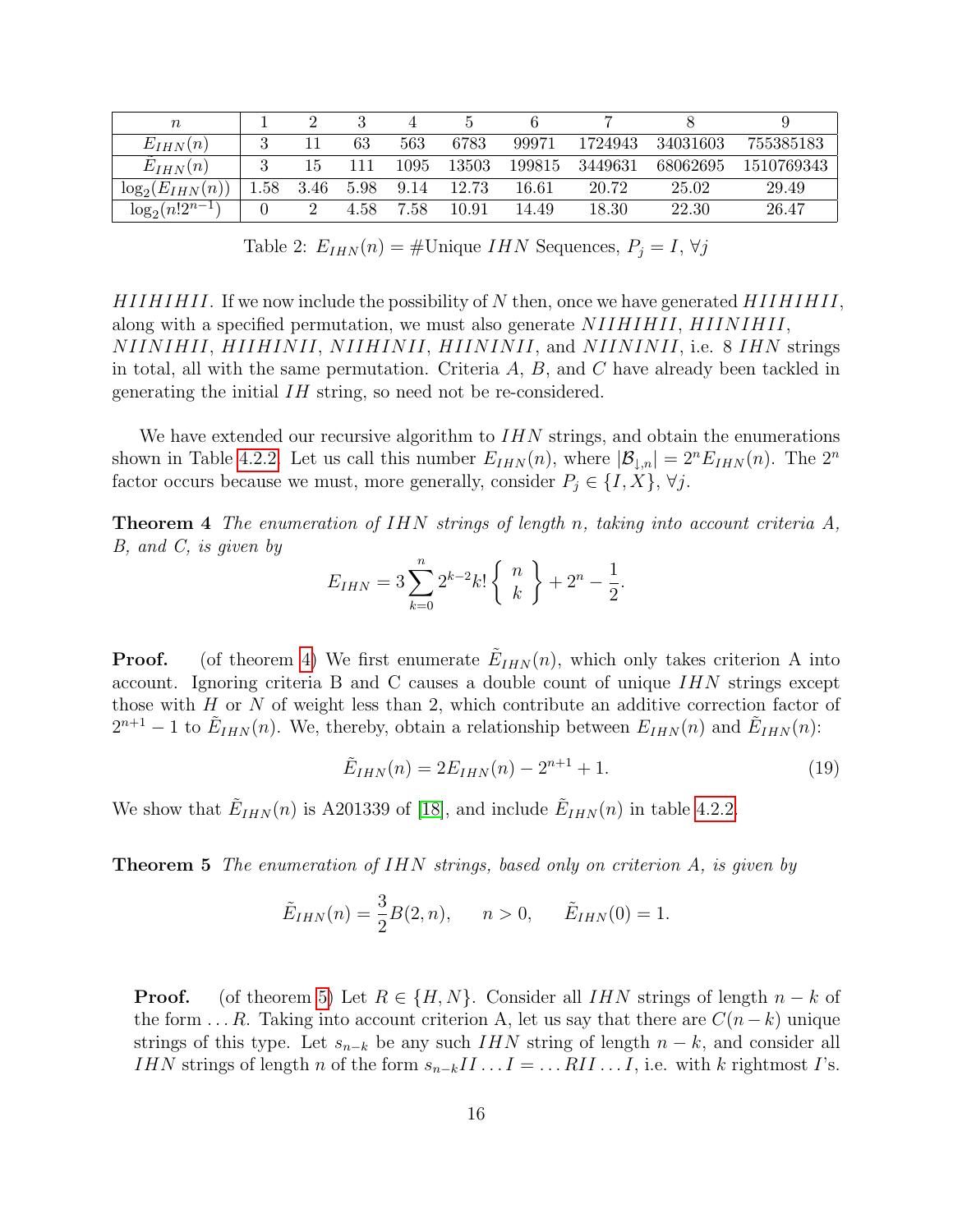Considering all variable index permutations,  $\pi \in S_n$ , the k rightmost Is can be associated with  $\binom{n}{k}$  $\binom{n}{k}$  indices. So there are  $\binom{n}{k}$  $\binom{n}{k}C(n-k)$  unique strings of the form  $s_{n-k}I I \ldots I$ , i.e. with k rightmost Is. With initial conditions  $C(0) = 1$ , we have that the number of unique  $IHN$  strings of length n and with at least one rightmost I, taking into account only criterion A, is given by

<span id="page-16-2"></span>
$$
C'(n) = \sum_{k=1}^{n} {n \choose k} C(n-k), \qquad C(0) = 1.
$$
 (20)

We are left with enumerating the number,  $C(n)$ , of unique IHN strings with a rightmost  $H$  or  $N$ , taking into account only criterion A. We find that

<span id="page-16-1"></span>
$$
C(n) = 2C'(n). \tag{21}
$$

**Proof.** (of [\(21\)](#page-16-1)) Let  $s_n = vR$  and  $t_n = vI$  be two IHN strings of length n with a rightmost H or N, and I, respectively, and where v is an  $IHN$  string of length  $n-1$ . Let v have r rightmost Is. Then, using criterion A, permutation of the rightmost  $r+1$  indices of  $s_n$  is a symmetry. Similarly, permutation of the rightmost  $r+1$ indices of  $t_n$  is also a symmetry, irrespective of whether the rightmost element is  $H$ or N. It follows that the enumeration for  $IHN$  strings with a rightmost H or N is exactly twice that for  $IH$  strings with a rightmost  $I$ .

Theorem [5](#page-15-1) follows from  $(20)$ ,  $(21)$ , and  $(14)$ .

Combining [\(14\)](#page-13-2), for  $r = 2$ , with theorem [5](#page-15-1) and [\(19\)](#page-15-2) yields theorem [4.](#page-15-0)

An asymptotic formula for  $E_{IHN}(n)$  can be derived from known results on the asymptote for  $B(2, n)$  |7|:

$$
E_{IHN}(n)_{n \to \infty} = \frac{n!}{4 \ln(\frac{3}{2})^{n+1}}.
$$
\n(22)

In table [4.2.2](#page-14-2) we also compare  $\log_2(E_{IHN})$  with  $\log_2$  of the number of  $\mathbb{Z}_4$  standard Golay sequences, where  $P_j = I$ ,  $\forall j$  (i.e. ignoring linear offsets).

#### 4.2.3 The IHN strings plus binary linear offsets

Once we have generated the IHN strings uniquely, the more general choice of  $P_j \in \{I, X\}$ ,  $\forall j$ , replaces  $E_{IHN}(n)$  with  $|\mathcal{B}_{\downarrow,n}| = 2^n E_{IHN}(n)$ , so all values in table [4.2.2](#page-14-2) are multiplied by  $2<sup>n</sup>$  (*n* is added to all log values).

### <span id="page-16-0"></span>5 Pairwise inner-product

In this section we consider  $\Delta^2(\mathcal{B}_{\downarrow,n})$ , where

$$
\Delta^2(\mathcal{B}_{\downarrow,n}) = \max{\Delta^2(f,f') | f \neq f', f, f' \in \mathcal{B}_{\downarrow,n}}.
$$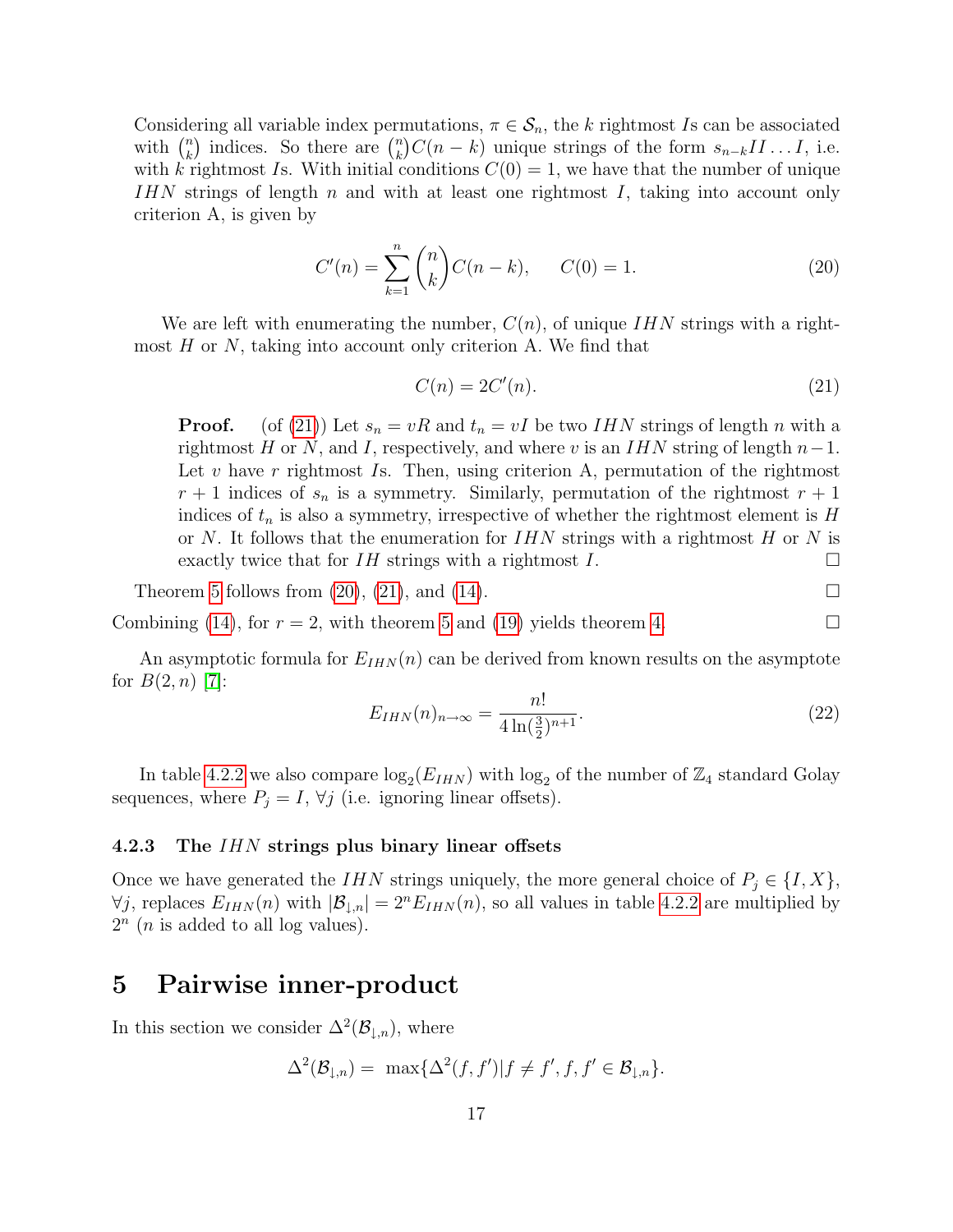It is worth re-iterating that each f represents one of  $n!$  sequences, obtained from each  $F(\mathbf{z}) = c \sum_{\mathbf{x}} f(\mathbf{x}) \mathbf{z}^{\mathbf{x}}$  by projection to  $F(z)$ , where the sequence, F, is formed from the coefficients of  $F(z)$ . Moreover the normalising constant, c, is chosen so that  $||F||^2 =$  $\sum_{0 \leq i < n} F_i F_i^* = 1$  (see [\(9\)](#page-9-1) for more details).

Theorem 6  $\Delta^2(\mathcal{B}_{\downarrow,n}) = \frac{1}{2}$ .

**Proof.** Let  $f, f' \in \mathcal{B}_{\downarrow,n}$ . Assume that f and f' have  $2^{n-e}$  and  $2^{n-e'}$  elements which are not zero, respectively. Then  $h = f \cdot f'$  has  $2^{n-u}$  elements which are not zero, where max  $\{e, e'\} \le$  $u \leq e + e'$ . We obtain the bound

<span id="page-17-0"></span>
$$
\Delta^2(f, f') \le \frac{(2^{n-u})^2}{2^{n-e}2^{n-e'}} = 2^{e+e'-2u}.\tag{23}
$$

There are three cases, where the bound of [\(23\)](#page-17-0) suffices for cases 2 and 3.

Case 1:  $e = e'$ , and  $f, f'$  have the same positions that are non-zero. Let  $\hat{f}$  and  $\hat{f}'$  be the compressed length  $2^{n-e}$  sequences obtained by deleting the zeros in f and f', respectively. Let  $\hat{f} = i \hat{f}, \hat{f'} = i \hat{f'},$  where  $\tilde{f}, \hat{f'} : \mathbb{F}_2^{n-e} \to \mathbb{Z}_4$  are generalized Boolean functions. If the linear terms of  $\tilde{f}$  and  $\tilde{f}'$  are the same, then the Hamming distance between  $\tilde{f}$  and  $\tilde{f}'$  is at least  $2^{n-e-2}$ , and  $2^{n-e-2} \le N_2 \le 3 \cdot 2^{n-e-2}$ ,  $2^{n-e-2} \le N_0 \le 3 \cdot 2^{n-e-2}$ ,  $N_1 = N_3 = 0$ , where

$$
N_j = |\{\mathbf{x}|\tilde{f}(\mathbf{x}) - \tilde{f}'(\mathbf{x}) = j, \mathbf{x} \in F_2^{n-e}\}|, \quad j \in \mathbb{Z}_4.
$$

Then

$$
|\langle f, f' \rangle|^2 = |\sum_{\mathbf{x} \in F_2^{n-e}} i^{\tilde{f}(\mathbf{x}) - \tilde{f}'(\mathbf{x})}|^2 = |N_2 - N_0|^2 + |N_3 - N_1|^2 \le |2^{n-e-1}|^2,
$$

and

$$
\Delta^{2}(f, f') = \frac{|\langle f, f' \rangle|^{2}}{2^{n-\epsilon} \cdot 2^{n-\epsilon}} \le \frac{|2^{n-\epsilon-1}|^{2}}{2^{n-\epsilon} \cdot 2^{n-\epsilon}} = \frac{1}{4}.
$$

If the linear terms of  $\tilde{f}$  and  $\tilde{f}'$  are different then, since  $(\tilde{f} - \tilde{f}')$  mod 2 is a balanced Boolean function over  $\mathbb{Z}_2$ , then  $N_0 + N_2 = N_1 + N_3 = 2^{n-e-1}$ . Then

$$
|\langle f, f' \rangle|^2 = |\sum_{\mathbf{x} \in F_2^{n-e}} i^{\tilde{f}(\mathbf{x}) - \tilde{f}'(\mathbf{x})}|^2 = |N_2 - N_0|^2 + |N_3 - N_1|^2 \le 2 \cdot |2^{n-e-1}|^2,
$$
  

$$
\Delta^2(f, f') = \frac{|\langle f, f' \rangle|^2}{2^{n-e} \cdot 2^{n-e}} \le \frac{2 \cdot |2^{n-e-1}|^2}{2^{n-e} \cdot 2^{n-e}} = \frac{1}{2}.
$$

Case 2:  $e = e'$ , but the non-zero positions of f and f' are different. Then  $e + 1 \leq u$ and, from [\(23\)](#page-17-0),

$$
\Delta^2(f, f') \le \frac{1}{4}.
$$

**Case 3:**  $e \neq e'$ . Wlog assume  $e < e'$ . Then  $e' \leq u$ , and, from [\(23\)](#page-17-0),

$$
\Delta^2(f, f') \le \frac{1}{2}.
$$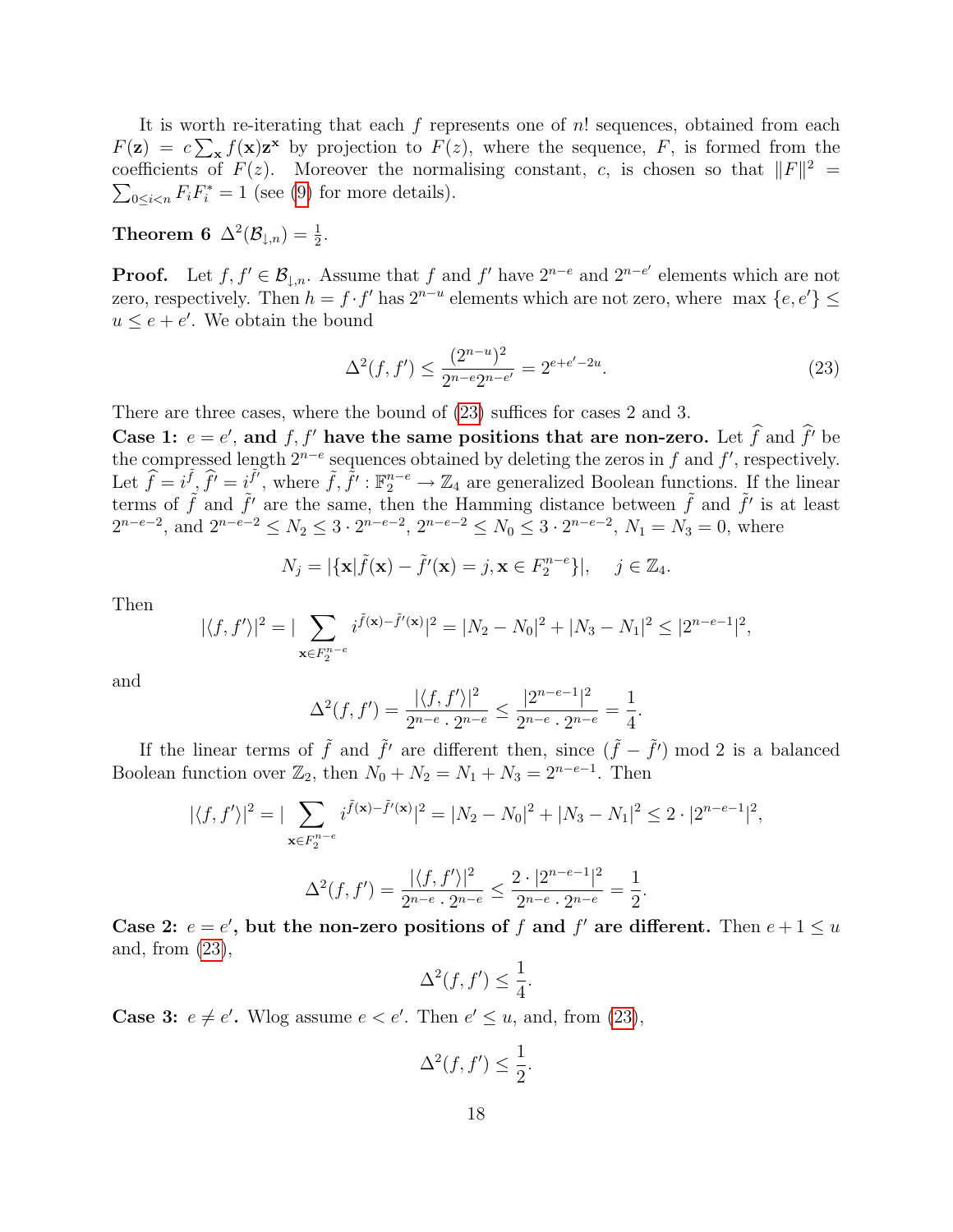It remains to exhibit a pair of sequences  $a, a' \in \mathcal{B}_{\downarrow,n}$  satisfying  $\Delta^2(a, a') = \frac{1}{2}$ . For example,  $a = (-1)^{\sum_{i=0}^{n-2} x_i x_{i+1}}, a' = a \cdot i^{x_{n-1}}$ . В последните поставите на селото на селото на селото на селото на селото на селото на селото на селото на се<br>Селото на селото на селото на селото на селото на селото на селото на селото на селото на селото на селото на

For the set,  $\mathcal{DJ}_n$ , of standard quaternary Golay sequences,  $\Delta^2(\mathcal{DJ}_n) = \frac{1}{2}$ , because  $\mathcal{DJ}_n \subset \mathcal{B}_{\mathbf{\perp},n}$  and  $a, a' \in \mathcal{DJ}_n$ .

# <span id="page-18-0"></span>6 A codebook from a subset of  $\mathcal{B}_{\downarrow,n}$

In this section we give a construction for a codebook, C, over A that is a subset of  $\mathcal{B}_{\perp n}$ . The maximum magnitude of inner products between distinct codewords is approximately  $\sqrt{3}$  $\frac{3}{2}$  times the Welch bound for large *n*.

An  $(\mathcal{N}, \mathcal{K})$  codebook,  $\mathcal{C} = {\mathbf{c}_0, \mathbf{c}_1, \cdots, \mathbf{c}_{\mathcal{N}-1}}$ , is a set of  $\mathcal{N}$  distinct codewords in a  $\mathcal{K}$ dimensional vector space where  $K \leq \mathcal{N}$ . Each code vector  $\mathbf{c}_h = (c_{h,0}, c_{h,1}, \cdots, c_{h,\mathcal{K}-1}), 0 \leq$  $h < N$ , has unit-norm, i.e.,  $\|\mathbf{c}_h\| = \sqrt{\sum_{i=0}^{\mathcal{K}-1} |c_{h,i}|^2} = 1$ . Welch [\[32\]](#page-25-8) gave a well-known lower bound on  $\Delta(\mathcal{C})$  :

$$
\Delta(\mathcal{C}) = \mathrm{max}_{0 \leq h \neq m < \mathcal{N}} |\mathbf{c}_h \mathbf{c}_m^\dagger| \geq \Delta_{\mathit{welch}}(\mathcal{C}) = \sqrt{\frac{\mathcal{N} - \mathcal{K}}{\mathcal{K}(\mathcal{N} - 1)}}.
$$

If  $\Delta(\mathcal{C}) = \Delta_{\text{welch}}(\mathcal{C})$ , then C is called a maximum-Welch-bound-equality (MWBE) codebook.

Abbreviate  $f_{n-1,0}(\mathbf{x})$  by f, let  $f = f_{\mathcal{U}}$  for some fixed  $\mathcal{U} \in \mathcal{M}_2^n$ , and construct the codeset

$$
\mathcal{C}_{\mathcal{U}} = \{ f_{\mathcal{U}} \mid r \in \mathbb{F}_2^n \}.
$$

Then  $\mathcal{C}_U$  comprises  $2^n$  pairwise orthogonal sequences.

Let  $\mathcal{R} = {\mathcal{R}_0, \mathcal{R}_1, \mathcal{R}_2}, \mathcal{R}_j = (\mathcal{R}_{j,0}, \mathcal{R}_{j,1}, \dots, \mathcal{R}_{j,n-1}) \in \mathcal{M}_2^n, 0 \le j \le 2$ , such that

<span id="page-18-1"></span>
$$
\mathcal{R}_{1,i} = I \text{ iff } \mathcal{R}_{0,i} \neq I, \qquad 0 \le i < n. \tag{24}
$$

Let  $p_j, j \in \{0,1\}$ , be the vector, p, as defined in Definition [1,](#page-8-2) for  $\mathcal{U} = \mathcal{R}_j$ , with border conditions  $p_0(-1) = p_1(-1) = -1$ . We also require auxiliary vectors  $u = \mathcal{R}_0 \cdot \mathcal{R}_1 \in \{H, N\}^n$ and  $w \in \mathbb{Z}^n$ . We construct w and  $\mathcal{R}_2$  element-by-element, i.e.  $w_i$  then  $\mathcal{R}_{2,i}$  then  $w_{i+1}$  then  $\mathcal{R}_{2,i+1}$ , etc, starting with  $w_{p_i(i_j)} = w_0$ , where

<span id="page-18-2"></span>
$$
w_{p_j(i_j)} = |\{h \mid \mathcal{R}_{2,p_j(i_j-1)+h} = N, \quad 0 < h < p_j(i_j) - p_j(i_j-1)\}|, \quad 0 \le i_j < |p_j|, j \in \{0, 1\},
$$
\n
$$
\mathcal{R}_{2,i} = H \quad \text{iff} \quad (w_i \text{ odd}, u(i) = H) \text{ or } (w_i \text{ even}, u(i) = N),
$$
\n
$$
= N \quad \text{otherwise.}
$$
\n
$$
(25)
$$

For instance, if  $\mathcal{R}_0 = (I, I, N, I, I, H, I, I)$  and  $\mathcal{R}_1 = (H, N, I, H, H, I, N, N)$  then  $p_0 =$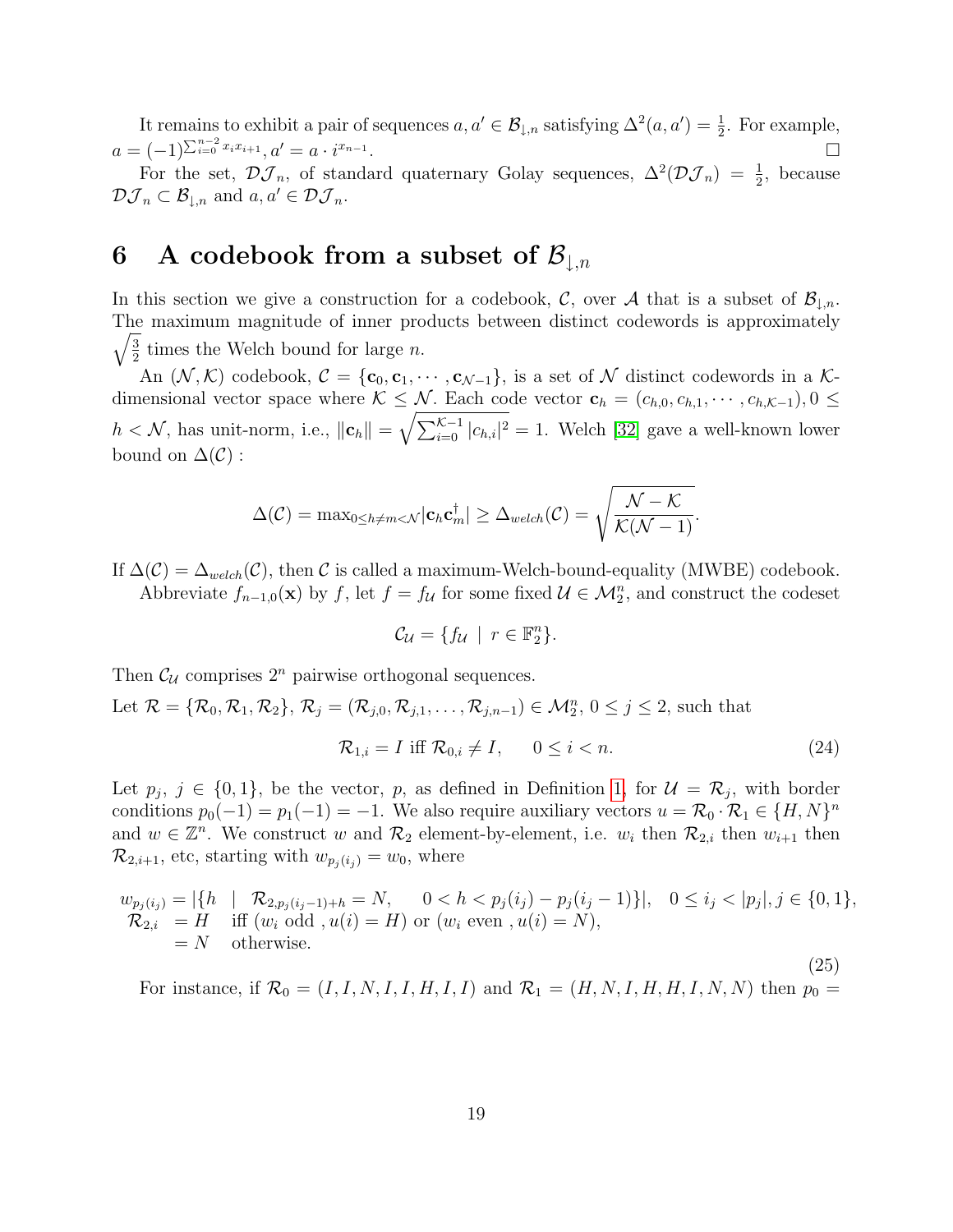$(2, 5), p_1 = (0, 1, 3, 4, 6, 7), \text{ and } u = (H, N, N, H, H, H, N, N).$  Then

| $w_{p_1(0)} = w_0 =  \{h$    | $\mathcal{R}_{2,p_1(0-1)+h} = N,$ | $0 < h < 0 - (-1) = 1$ } = 0 | $\mathcal{R}_{2,0}=N$    |
|------------------------------|-----------------------------------|------------------------------|--------------------------|
| $w_{p_1(1)} = w_1 =  \{h\} $ | $\mathcal{R}_{2,p_1(1-1)+h} = N,$ | $0 < h < 1 - 0 = 1$ } $= 0$  | $\mathcal{R}_{2,1} = H$  |
| $w_{p_0(0)} = w_2 =  \{h\} $ | $\mathcal{R}_{2,p_0(0-1)+h} = N,$ | $0 < h < 2 - (-1) = 3$ } = 1 | $\mathcal{R}_{2,2}=N$    |
| $w_{p_1(2)} = w_3 =  \{h\} $ | $\mathcal{R}_{2,p_1(2-1)+h} = N,$ | $0 < h < 3 - 1 = 2$ } = 1    | $\mathcal{R}_{2,3} = H$  |
| $w_{p_1(3)} = w_4 =  \{h$    | $\mathcal{R}_{2,p_1(3-1)+h} = N,$ | $0 < h < 4 - 3 = 1$ } $= 0$  | $\mathcal{R}_{2,4}=N$    |
| $w_{p_0(1)} = w_5 =  \{h\} $ | $\mathcal{R}_{2,p_0(1-1)+h} = N,$ | $0 < h < 5 - 2 = 3$ } = 1    | $\mathcal{R}_{2.5} = H$  |
| $w_{p_1(4)} = w_6 =  \{h$    | $\mathcal{R}_{2,p_1(4-1)+h} = N,$ | $0 < h < 6 - 4 = 2$ } = 0    | $\mathcal{R}_{2.6} = H$  |
| $w_{p_1(5)} = w_7 =  \{h$    | $\mathcal{R}_{2,p_1(5-1)+h} = N,$ | $0 < h < 7 - 6 = 1$ } $= 0$  | $\mathcal{R}_{2.7} = H.$ |

So  $w = (0, 0, 1, 1, 0, 1, 0, 0)$  and  $\mathcal{R}_2 = (N, H, N, H, N, H, H, H)$ . As another example, if  $\mathcal{R}_0 =$  $(H, I, I, I, N)$  and  $\mathcal{R}_1 = (I, H, H, H, I)$  then  $p_0 = (0, 4), p_1 = (1, 2, 3), u = (H, H, H, H, N)$ . Then  $w = (0, 1, 0, 0, 3)$ , and  $\mathcal{R}_2 = (N, N, N, N, N)$ .

The codebook,  $\mathcal{C}$ , is then constructed as

<span id="page-19-0"></span>
$$
\mathcal{C} = \mathcal{C}_{\mathcal{R}_0} \cup \mathcal{C}_{\mathcal{R}_1} \cup \mathcal{C}_{\mathcal{R}_2} = \{ f_u \mid \mathcal{U} \in \mathcal{R}, r \in \mathbb{F}_2^n \}. \tag{26}
$$

C is actually a codebook of arrays  $\in (C^2)^{\otimes n}$ , being  $\subset \mathcal{B}_n$ , but we further view C as a codebook of sequences  $\subset \mathcal{B}_{\perp,n}$  by subsequent projections, as discussed previously.

**Theorem 7** C, as constructed in (26), is a 
$$
(3 \times 2^n, 2^n)
$$
 codebook, where  $\Delta(C) = \sqrt{2^{-n}}$ ,  
 $\Delta_{\text{weleh}}(C) = \sqrt{\frac{1}{3 \cdot 2^{n}-1}}, \Delta(C) \rightarrow \sqrt{\frac{3}{2}} \Delta_{\text{weleh}}(C)$ , as  $n \rightarrow \infty$ .

**Proof.** Let  $p_j$ ,  $s_j$ ,  $l_j$ , and  $r_j$  be the vectors  $p$ ,  $s$ ,  $l$ ,  $r$ , respectively, for  $\mathcal{U} = \mathcal{R}_j$ , as defined in Definition [1.](#page-8-2) [\(24\)](#page-18-1) implies that  $f_{\mathcal{R}_0}$  and  $f_{\mathcal{R}_1}$  are both nonzero at only one element, for any Definition 1. (24) implies that  $f_{\mathcal{R}_0}$  and  $f_{\mathcal{R}_1}$  are both honzero at only one element, for any  $r_0, r_1 \in \mathbb{F}_2^n$ . Moreover  $||f_{\mathcal{R}_j}|| = \sqrt{2^{n-|p_j|}}$ , and  $p_0 + p_1 = n$ . It follows that  $\Delta(f_{\mathcal{R}_0}, f_{\mathcal{R}_$ For  $\Delta(f_{\mathcal{R}_0}, f_{\mathcal{R}_2})$  and  $\Delta(f_{\mathcal{R}_1}, f_{\mathcal{R}_2})$  we require the following identity:

For any  $a \in \mathbb{F}_2^n$ ,

<span id="page-19-1"></span>
$$
|\sum_{x \in \mathbb{F}_2^n} i^{2a \cdot x + b \cdot x}|^2 = 2^n, \qquad b = (1, 1, \dots, 1)^T.
$$
 (27)

**Proof.** (of [\(27\)](#page-19-1)) is straightforward and is omitted.  $\square$ 

From [\(9\)](#page-9-1),  $f_{n-1,0}$  can be written as

$$
f_{n-1,0}(\mathbf{x}) = \chi(\mathbf{x})i^{\mathcal{P}(\mathbf{x})},
$$

where  $\chi(\mathbf{x}) \in \mathbb{F}_2^n$  is a product of linear constraints, and  $\mathcal{P}(\mathbf{x}) = 2\mathcal{Q}(\mathbf{x}) + \mathcal{L}(\mathbf{x})$  is the sum of a binary quadratic term,  $\mathcal{Q}$ , and a  $\mathbb{Z}_4$ -linear term,  $\mathcal{L}$ . Let  $f_{\mathcal{R}_j} = \chi_j(\mathbf{x})i^{\mathcal{P}_j(\mathbf{x})}$ , where  $\mathcal{P}_j = 2\mathcal{Q}_j + \mathcal{L}_j.$ 

To prove for  $\Delta(f_{\mathcal{R}_0}, f_{\mathcal{R}_2})$  we first set  $r_0 = r_2 = 0$ . Then

<span id="page-19-2"></span>
$$
f_{\mathcal{R}_0} f_{\mathcal{R}_2} = \chi_0(\mathbf{x}) i^{\mathcal{P}_0(\mathbf{x})} \chi_2(\mathbf{x}) i^{\mathcal{P}_2(\mathbf{x})} = \chi_0(\mathbf{x}) i^{\mathcal{P}_0(\mathbf{x})} i^{\mathcal{P}_2(\mathbf{x})} \qquad \text{(as } \chi_2 = 1)
$$
  
\n
$$
= \chi_0(\mathbf{x}) i^{\mathcal{P}_0(\mathbf{x})} \chi_0(\mathbf{x}) i^{\mathcal{P}_2(\mathbf{x})}
$$
  
\n
$$
= \chi_0(\mathbf{x}) i^{2\mathcal{Q}_0(\mathbf{x}) + \mathcal{L}_0(\mathbf{x})} i^{2(\mathcal{Q}_0(\mathbf{x}) + \mathcal{L}'(\mathbf{x})) + \mathcal{L}_2(\mathbf{x})} \qquad \text{(as } \chi_0 \text{ restricts } \mathcal{Q}_2 \text{ to } \mathcal{Q}_0 + \mathcal{L}')
$$
  
\n
$$
= \chi_0(\mathbf{x}) i^{2\mathcal{L}'(\mathbf{x}) + \mathcal{L}_0(\mathbf{x}) + \mathcal{L}_2(\mathbf{x})}.
$$
  
\n(28)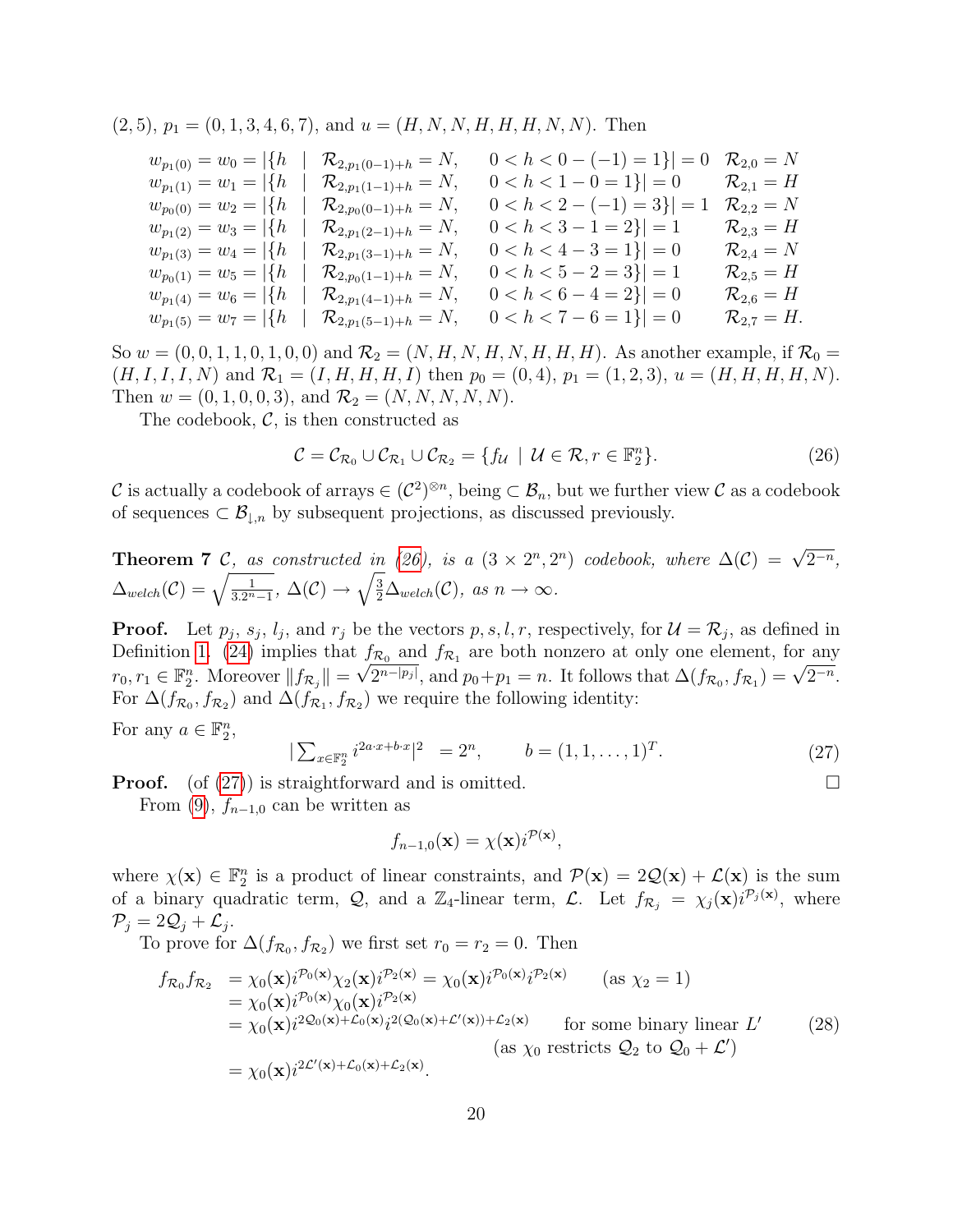The key point in [\(28\)](#page-19-2) is that the quadratic terms,  $\mathcal{Q}_0$ , cancel.  $\chi_0$  equates subsets of the variables in x as follows:

$$
y_i = x_{p_0(i-1)+1} = x_{p_0(i-1)+2} = \ldots = x_{p_0(i)}, \qquad 0 \le i < |p_0|.\tag{29}
$$

We re-express [\(28\)](#page-19-2) as

$$
f_{\mathcal{R}_0} f_{\mathcal{R}_2} = i^{2\mathcal{L}'(\mathbf{y}) + \mathcal{L}_0(\mathbf{y}) + \mathcal{L}_2(\mathbf{y})}, \quad \mathbf{y} \in \mathbb{F}_2^{|p_0|}
$$

Then

$$
\langle f_{\mathcal{R}_0}, f_{\mathcal{R}_2} \rangle = \sum_{\mathbf{y} \in \mathbb{F}_2^{|p_0|}} i^{2\mathcal{L}'(\mathbf{y}) + \mathcal{L}_0(\mathbf{y}) + \mathcal{L}_2(\mathbf{y})}.
$$

It follows, using [\(27\)](#page-19-1), that  $|\langle f_{\mathcal{R}_0}, f_{\mathcal{R}_2} \rangle|^2 = 2^{|p_0|}$  iff

<span id="page-20-0"></span>
$$
\mathcal{L}_0(\mathbf{y}) + \mathcal{L}_2(\mathbf{y}) = 2\mathcal{L}''(\mathbf{y}) + \mathbf{1} \cdot \mathbf{y},\tag{30}
$$

.

for some binary linear term,  $\mathcal{L}''$ . Our construction satisfies [\(30\)](#page-20-0) because the conditions of [\(25\)](#page-18-2) on  $\mathcal{R}_2$  ensure the contribution of an odd number of N terms for each  $y_i$ , i.e. the addition of an odd number of  $\mathbb{Z}_4$  linear terms,  $y_i$ ,  $\forall i$ ,  $0 \leq i < |p_0|$ , giving  $y_i$  or  $3y_i = 2y_i + y_i$ , where  $2y_i$  contributes to  $\mathcal{L}''$ . It follows that  $\Delta^2(f_{\mathcal{R}_0},f_{\mathcal{R}_2})=\frac{|\langle f_{\mathcal{R}_0},f_{\mathcal{R}_2}\rangle|^2}{2^{|p_0|}2^n}$  $\frac{\mathcal{R}_0 J \mathcal{R}_2 l^2}{2^{|p_0|} 2^n} = 2^{-n}.$ 

The generalisation to any  $r_0, r_1 \in F_2^n$  simply adds more binary linear terms to  $\mathcal{L}'$  in [\(28\)](#page-19-2) and/or changes  $x_{p_0(i-1)+h}$  to  $x_{p_0(i-1)+h}$  + 1 for one or more h. Neither modification affects the result.

The proof for  $\Delta(f_{\mathcal{R}_1}, f_{\mathcal{R}_2})$  is identical to that for  $\Delta(f_{\mathcal{R}_0}, f_{\mathcal{R}_2})$  $\Box$ 

**Lemma 1** There are  $2^{n-1}(2^n-1)$  distinct codebooks,  $C \in \mathcal{B}_n$ , of arrays that can be generated by [\(26\)](#page-19-0).

**Proof.** (sketch) There are  $2^n$  ways to share out the I's between  $\mathcal{R}_0$  and  $\mathcal{R}_1$ . For each one of these, there are  $2^n$  choices for  $\{H, N\}^n$ . But  $\mathcal{R}_0$  and  $\mathcal{R}_1$  could be swapped so, to avoid this symmetry, set the first element of  $\mathcal{R}_0$  equal to I, which halves our count so we get  $2^{2n-1}$ . However this includes the possibility that  $\mathcal{R}_0 = (I, I, I, \ldots, I)$ , in which case  $\mathcal{R}_1, \mathcal{R}_2 \in \{H, N\}^n$  and there is a double count as  $\mathcal{R}_1$  and  $\mathcal{R}_2$  could be swapped, so we must subtract  $2^{n-1}$  from  $2^{2n-1}$ .

We leave open the problem of enumerating the number of distinct codebooks,  $C \in \mathcal{B}_{\perp,n}$ , of sequences, as generated by [\(26\)](#page-19-0).

We can further construct a codebook that is a subset of C and that approaches  $\sqrt{2}\Delta_{\text{welch}}$ for large  $n$ , as follows.

Let 
$$
\mathcal{R} = \{\mathcal{R}_0, \mathcal{R}_1\}, \mathcal{R}_j \in \{I, H\}^n, 0 \le j \le 1
$$
, and let  

$$
\mathcal{C}^{IH} = \{f_{\mathcal{U}} \mid \mathcal{U} \in \mathcal{R}, r \in \mathbb{F}_2^n\},
$$
(31)

under the condition

$$
\mathcal{R}_{1,i} = I \text{ iff } \mathcal{R}_{0,i} \neq I, \qquad 0 \leq i < n.
$$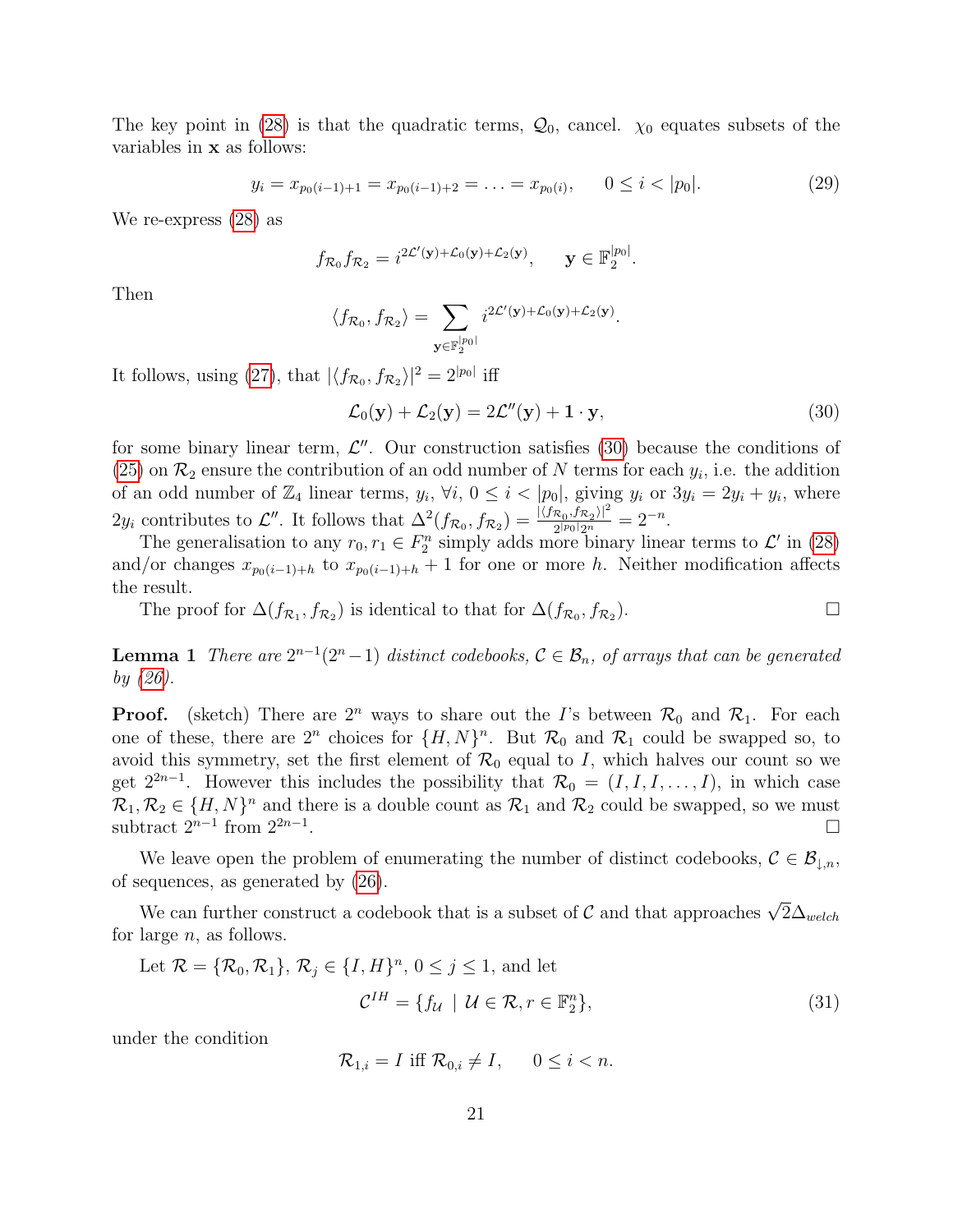**Theorem 8**  $\mathcal{C}^{IH}$  is a  $(2^{n+1}, 2^n)$  codebook, where  $\Delta(\mathcal{C}^{IH}) \rightarrow$ √  $\overline{2}\Delta_{\text{welch}}(\mathcal{C}^{IH}), \text{ as } n \to \infty.$ 

**Proof.** Omitted - a simple subcase of the previous construction.

By mapping  $I \to 0$ ,  $N \to 1$ ,  $H \to 2$ , one can interpret R as a code over  $\mathbb{F}_3$ , i.e. a ternary code. For instance, one choice of  $\mathcal{R}$  is  $\{II \dots I, NN \dots N, HH \dots H\}$  which can be interpreted as the ternary repetition code  $\{00...0, 11...1, 22...2\}$  so, in a sense, we are constructing a codebook from a ternary code. It would be interesting, in future work, to construct codebooks from other, larger, ternary codes, both linear and nonlinear.

In [\[2\]](#page-23-6) a codebook that asymptotes to  $\sqrt{6}$  times the Welch bound is constructed. It is interesting because of the way it is constructed from complementary sequences, and is motivated, in particular, by application to compressed sensing. However, unlike  $\mathcal{B}_{\perp n}$ , the codebook members are not designed to satisfy an upper bound on PAPR, so the codebook of [\[2\]](#page-23-6) is not comparable in this sense to  $\mathcal{B}_{\perp n}$ .

### <span id="page-21-0"></span>7 Conclusion

We have described a construction for complementary sets of arrays and sequences using a recursive matrix notation, and then proposed to seed the construction with an optimal MUB. Specifically, we focused on the  $\mathcal{M}_2$  case to construct complementary pairs. Thereby, we constructed a set,  $\mathcal{B}_n$ , of complementary arrays over  $(\mathbb{C}^2)^{\otimes n}$ , and have projected  $\mathcal{B}_n$  down to a set,  $\mathcal{B}_{\downarrow,n}$ , of length  $2^n$  complementary sequences that is a superset of the quaternary set of standard complementary sequences,  $\mathcal{DJ}_n$ , constructed in [\[8\]](#page-24-1). Whilst  $|\mathcal{B}_{\downarrow,n}|$  is significantly larger than  $|\mathcal{DI}_n|$ , the PAPR upper bound remains at 2, and the magnitude of the pairwise inner-product between set members remains at  $\frac{1}{\sqrt{2}}$  $\frac{1}{2}$ , i.e.  $\Delta(\mathcal{B}_{\downarrow,n}) = \Delta(\mathcal{DJ}_n)$ .

Unlike most constructions for QAM complementary sequences in the literature, the sequences in  $\mathcal{B}_{\downarrow,n}$  all possess the same power, i.e.  $||F, F||^2 = 1$ ,  $\forall F \in \mathcal{B}_{\downarrow,n}$ . So the upper bound on PAPR for the sequence carries over to the upper bound on PAPR for the set. The QAM constructions in the literature typically propose sets of sequences with varying powers - this could be a disadvantage in some applications. This 'equal power' property for  $\mathcal{B}_{\downarrow,n}$ would carry over to complementary constructions using more general  $\mathcal{M}_{\delta}$ . However, this 'equal power' property also has a downside when  $\mathcal{M}_2$  is used. For example, consider the size  $2^n$  subset of  $\mathcal{B}_{\downarrow,n}$  sequences constructed using  $\mathcal{U} = (I, I, I, \ldots, I), r \in \mathbb{F}_2^n$ . These are  $2^n$ spikes or pulses of very large relative magnitude and, in some contexts, it may be practically undesirable to generate such sequences. So, in some contexts, one might choose to generate the subset of  $\mathcal{B}_{\downarrow,n}$ , generated from  $\mathcal{U} \in \mathcal{M}_2^{\otimes n}$ , where the number of *I*'s in  $\mathcal{U}$  is not too big.

We also extracted a codebook from  $\mathcal{B}_{\downarrow,n}$  that achieves  $\sqrt{\frac{3}{2}}$  $\frac{3}{2}$  times the Welch bound for large *n*. It is of interest because every member of the codebook also satisfies  $PAPR < 2$ .

The primary aim of this paper is to advertise the central role played by the optimal MUB in our construction. Although the method is applicable to an optimal MUB of any dimension, we focused on  $\mathcal{M}_2 = \{I, H, N\}$ , of dimension  $\delta = 2$ , so as to recursively construct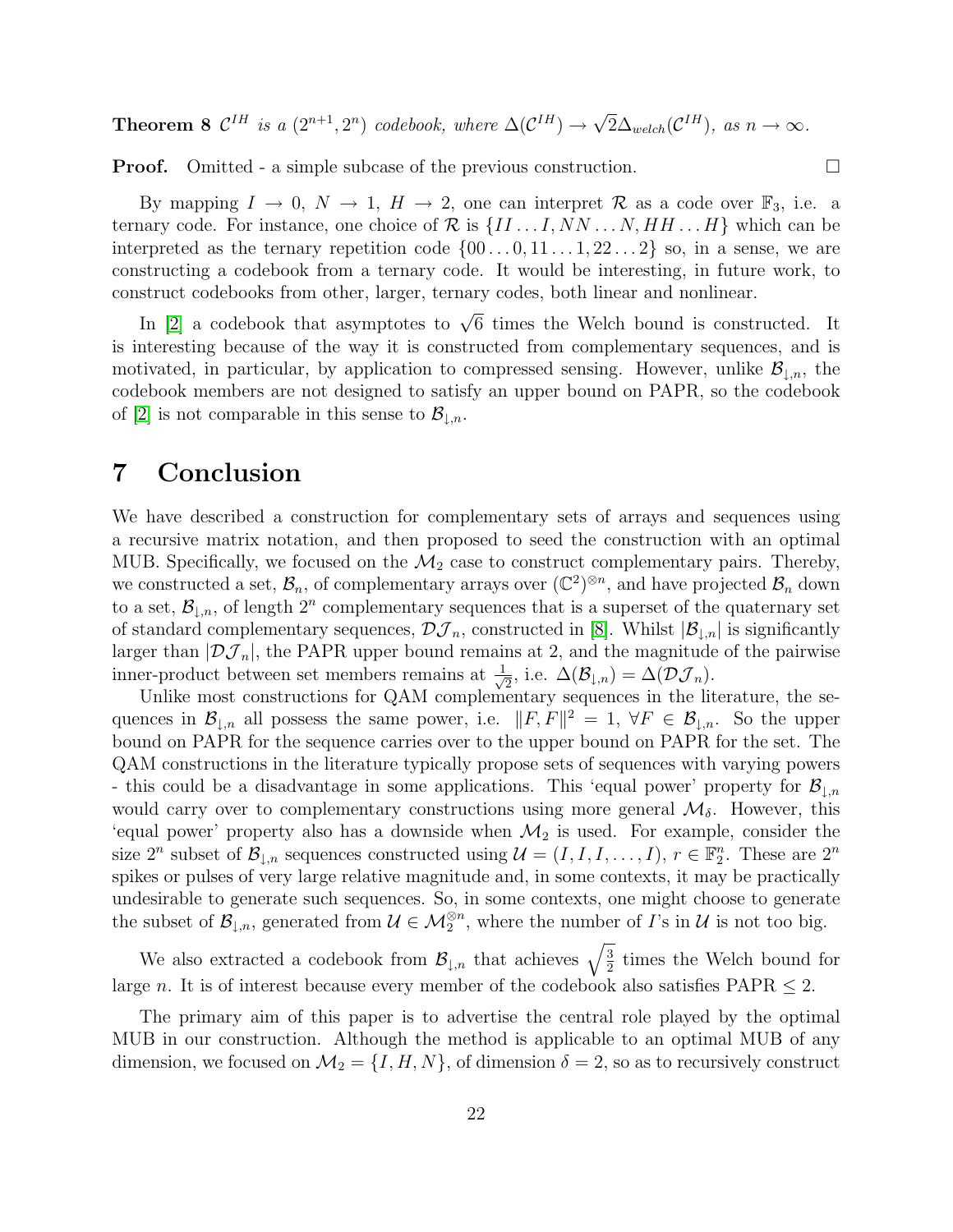the complementary sequence set,  $\mathcal{B}_{\downarrow,n}$ . The parameters of  $\mathcal{M}_2$  control the parameters of  $\mathcal{B}_{\downarrow,n}$ in that the sequences of  $\mathcal{B}_{\downarrow,n}$  satisfy a PAPR upper-bound of  $\delta = 2$  precisely because I, H, and N are  $\delta \times \delta$  unitary, the value of  $|\mathcal{B}_{\ell,n}|$  is large because  $|\mathcal{M}_2| = 3 = \delta + 1$ , the maximum value possible, and the value of  $\Delta(\mathcal{B}_{\downarrow,n})$  is small because  $\Delta = \frac{1}{\delta} = \frac{1}{2}$  $\frac{1}{2}$  for  $\mathcal{M}_2$  is the minimum possible.

#### 7.1 Some open problems

When  $\delta$  is a prime power then we know that  $|\mathcal{M}_{\delta}| = \delta + 1$ . If, in [\(5\)](#page-5-3), we assign the nonvariable part of  $\{\mathcal{U}_i(\mathbf{y}_i)\}\)$  to  $\mathcal{M}_\delta$  then we generalise the results of this paper to  $\delta \geq 2$ . One expects the complementary set of arrays,  $\mathcal{B}_{\mathcal{M}_{\delta},n}$ , and sequences,  $\mathcal{B}_{\mathcal{M}_{\delta},\downarrow,n}$ , constructed from the recursion of [\(5\)](#page-5-3), to have very good properties. We know that the PAPR for  $\mathcal{B}_{\mathcal{M}_{\delta,n}}$  and  $\mathcal{B}_{\mathcal{M}_{\delta},\downarrow,n}$ , is upper-bounded by  $\delta$ , but

- Can one develop expressions for  $|\mathcal{B}_{\mathcal{M}_{\delta},n}|$  and  $|\mathcal{B}_{\mathcal{M}_{\delta},\downarrow,n}|$  in terms of just  $\delta$  and  $n$ ?
- Can one develop expressions for  $\Delta(\mathcal{B}_{\mathcal{M}_{\delta},\downarrow,n})$  in terms of just  $\delta$  and  $n$ ?

The use of  $\mathcal{M}_2$  in our construction ensures that our arrays and sequences have elements drawn from the alphabet  $\{0, 1, i, -1, -i\}$  (up to normalisation), and this facilitates our development of expressions for  $|\mathcal{B}_{\perp,n}|$  and  $\Delta(\mathcal{B}_{\perp,n})$ . There exist similar optimal Fourier-based MUBs,  $\mathcal{M}_{\delta}$ , for  $\delta$  a prime power, where the functional approach used in this paper seems to generalise naturally. But not all optimal MUBs are of this form so, for general MUBs, we propose the following challenge:

• Design an algorithm for the receiver, based on the matrix alphabet,  $\mathcal{M}_{\delta}$ , to decode received sequences that have been generated at the transmitter using the complementary construction seeded by  $\mathcal{M}_{\delta}$ .

In section [6,](#page-18-0) we suggest that it is somewhat natural to map from the ternary alphabet  $\{0, 1, 2\}$  to  $\mathcal{M}_2 = \{I, N, H\}$ . Thus 'strong' codes over  $\{0, 1, 2\}$  might be used to select relatively strong subsets of  $\mathcal{B}_n$  and  $\mathcal{B}_{\downarrow,n}$ . It would be interesting to investigate, not just the ternary case, but more general mappings from codes over  $\{0, 1, \ldots, \delta\}$  to subsets of the complementary array/sequence sets that have been seeded using  $\mathcal{M}_{\delta}$ .

We constructed a codebook that meets  $\sqrt{\frac{3}{2}}$  $\frac{3}{2}$  times the Welch bound as  $n \to \infty$ . Although the codebook does not meet the Welch bound with equality, it does have the extra rather strict constraint that every sequence in the set satisfies  $PAPR \leq 2$ . This extra constraint is well-motivated for, for instance, spread-spectrum applications, and suggests the following challenge:

• We wish to find an infinite construction for a codebook,  $\mathcal{C}$ , where every sequence in C satisfies PAPR  $\leq T$ . Then how close can C get to the Welch bound? One expects that the answer depends on T. The problem also clearly depends on the relative sizes of K and N. For instance, let C be the subset of  $\mathcal{B}_{\ell,n}$  where  $\mathcal{U} = (H, H, \ldots, H)$  and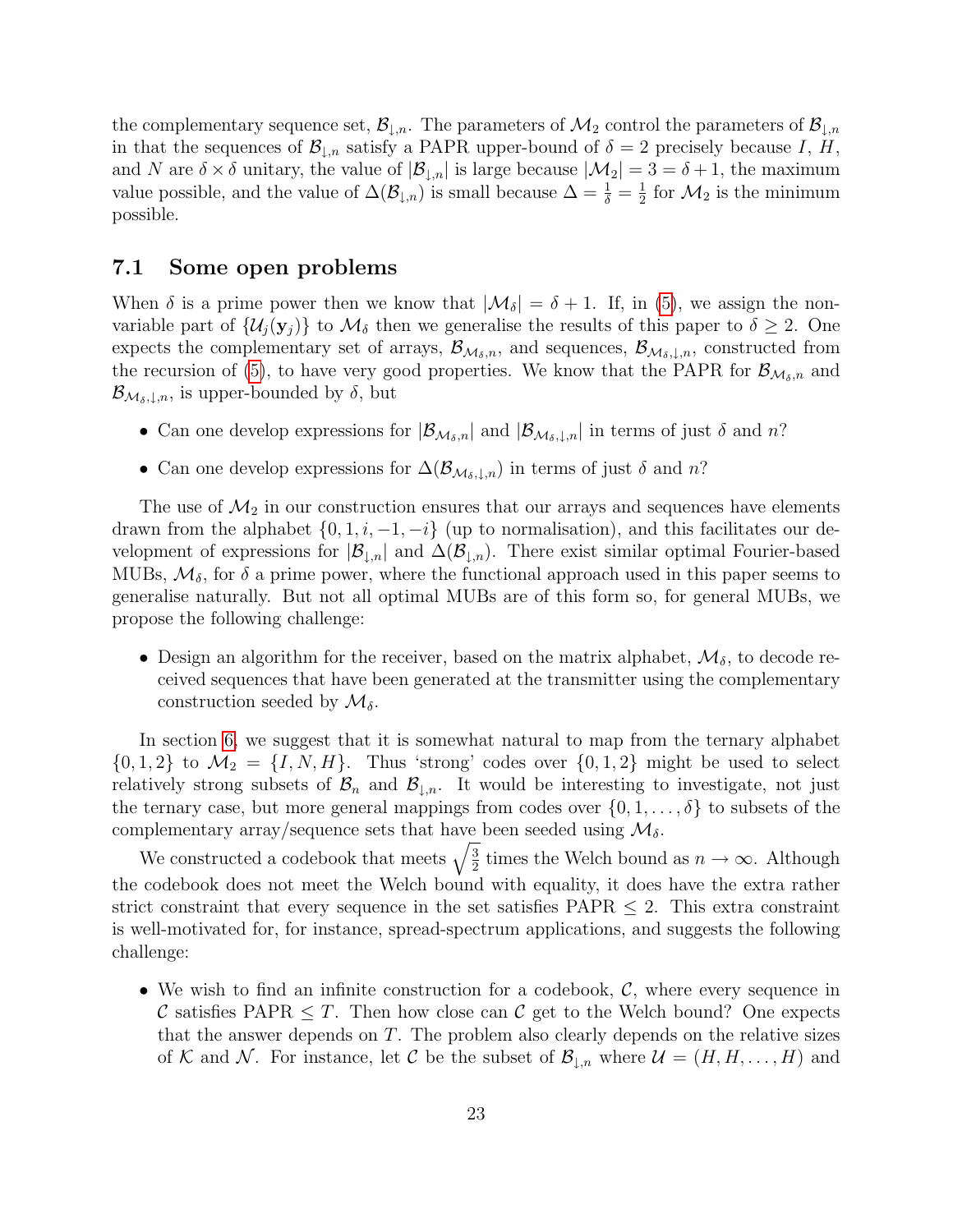$r \in \mathbb{F}_2^n$ . Then  $\mathcal{N} = |\mathcal{C}| = 2^n$ ,  $\mathcal{K} = 2^n$ , so the Welch bound is 0 and is met with equality by C as the sequences in C are pairwise orthogonal. Moreover  $\text{PAPR}(\mathcal{C}) \leq 2$ . So the interesting cases occur for  $K > N$ .

Finally, we have focused on recursive complementary constructions seeded by optimal MUBs such as  $\mathcal{M}_2$ . More generally, it would be interesting to seed our construction with other unitary matrix sets that are not necessarily MUBs. Moreover, we could even seed with sets of non-unitary matrices, in which case we could obtain larger sets at the price of PAPR rising with n, and larger  $\Delta$ . For instance, it would be interesting to seed with the single  $\delta^2 \times \delta$  matrix whose  $\delta^2$  rows comprise an equiangular tight frame of dimension δ, where  $\Delta$ for the frame is  $\frac{1}{\delta+1}$ .

Acknowledgement: We wish to thank the reviewers for their helpful comments on the paper.

# References

- <span id="page-23-4"></span>[1] J. P. Barthelemy, "An asymptotic equivalent for the number of total preorders on a finite set", Discrete Mathematics, 29(3):311–313, 1980.
- <span id="page-23-6"></span>[2] X. Bian, N. Y. Yu, "Partial Fourier Codebooks Associated with Multiplied Golay Complementary Sequences for Compressed Sensing", Sequences and Their Applications - SETA 2012 Lecture Notes in Computer Science Volume 7280, pp 257–268, 2012.
- <span id="page-23-1"></span>[3] T. E. Bjørstad, M. G. Parker, "Equivalence Between Certain Complementary Pairs of Types I and III", in Enhancing Cryptographic Primitives with Techniques from Error Correcting Codes. Invited talk at NATO Science for Peace and Security Series - D: Information and Communication Security, 23, Edited by: B. Preneel, S. Dodunekov, V. Rijmen and S. Nikova, June 2009. [http://www.ii.uib.no/~matthew/CompEquivCorrected.](http://www.ii.uib.no/~matthew/CompEquivCorrected.pdf) [pdf](http://www.ii.uib.no/~matthew/CompEquivCorrected.pdf)
- <span id="page-23-0"></span>[4] S. Z. Budisin, "New complementary pairs of sequences", *Electron. Lett.*, 26:881–883, 1990.
- <span id="page-23-2"></span>[5] S. Z. Budisin, P. Spasojević, "Filter Bank Representation of Complementary Sequence Pairs", Fiftieth Annual Allerton Conference, Allerton House, UIUC, Illinois, USA, October 1–5, 2012.
- <span id="page-23-3"></span>[6] S. Z. Budisin, P. Spasojević, "Paraunitary generation/correlation of  $QAM$  complementary sequence pairs", *Cryptography and Communications*, 5(3), September, 2013.
- <span id="page-23-5"></span>[7] B. Cloitre, The On-Line Encyclopedia of Integer Sequences, A050351 (A094416), asymptotic formula, <http://oeis.org/>, 2013.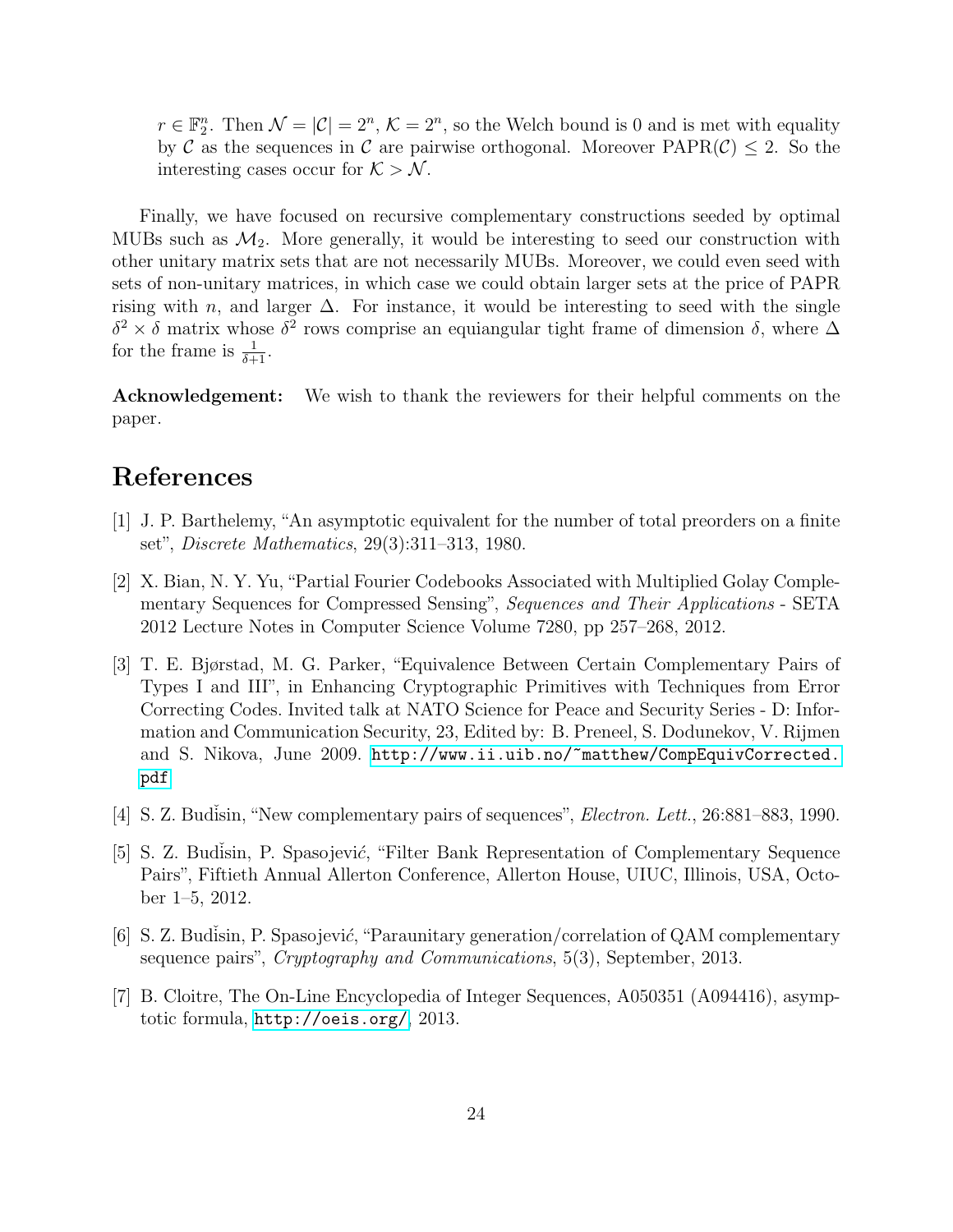- <span id="page-24-1"></span>[8] J. A. Davis and J. Jedwab, "Peak-to-mean power control for OFDM, Golay complementary sequences, and Reed-Muller codes", IEEE Trans. Inform. Theory, vol. 45, no. 11, pp. 2397–2417, Nov. 1999.
- [9] T. Durt, B-G. Englert, I. Bengtsson, K. Zyczkowski, "On mutually unbiased bases", Int. J. Quantum Information, 8, 535–640, 2010. arXiv:1004.3348v2 [quant-ph].
- <span id="page-24-5"></span>[10] F. Fiedler, J. Jedwab, M. G. Parker,"A Multi-dimensional Approach to the Construction and Enumeration of Golay Complementary Sequences", J. Combinatorial Theory (Series A), vol. 115 pp. 753–776, 2008.
- [11] F. Fiedler, J. Jedwab, and M. G. Parker, "A framework for the construction of Golay sequences," IEEE Trans. Inform. Theory, vol. 54, no. 7, pp. 3113-3129, Jul. 2008.
- <span id="page-24-0"></span>[12] M. J. E. Golay, "Complementary series", IEEE Trans. Inf. Theory, vol. IT-7, no. 2, pp. 82-87, 1961.
- <span id="page-24-11"></span>[13] M. Hein, W. Dur, J. Eisert, R. Raussendorf, M. Van den Nest, H.-J. Briegel, "Entanglement in Graph States and its Applications", International School of Physics Enrico Fermi (Varenna, Italy), Quantum computers, algorithms and chaos 162 (Eds.: P. Zoller, G. Casati, D. Shepelyansky, G. Benenti), 2006. arXiv:0602096 [quant-ph].
- <span id="page-24-8"></span>[14] I. D. Ivanović, "Geometrical description of quantal state determination", J. Phys.  $A$ , 14(12), 3241–3245, 1981.
- <span id="page-24-6"></span>[15] J. Jedwab, M. G. Parker, "Golay Complementary Array Pairs", Designs, Codes and Cryptography, 44, pp. 209–216, July 2007.
- <span id="page-24-10"></span>[16] F. R. Kschischang, B. J. Frey, H-A. Loeliger, "Factor Graphs and the Sum-Product Algorithm", IEEE Trans. Inform. Theory, vol. 47, no. 2, Feb. 2001.
- <span id="page-24-4"></span>[17] S. Matsufuji, R. Shigemitsu, Y. Tanada, N. Kuroyanagi, "Construction of Complementary Arrays", Proc. of Sympotic'04, 78–81, 2004.
- <span id="page-24-9"></span>[18] The On-Line Encyclopedia of Integer Sequences, <http://oeis.org/>, 2013.
- <span id="page-24-2"></span>[19] M. G. Parker and C. Tellambura, "Golay-Davis-Jedwab Complementary Sequences and Rudin-Shapiro Constructions", Int. Symp. Information Theory, Sorrento, p. 302, June 25–30, 2000.
- <span id="page-24-3"></span>[20] M. G. Parker and C. Tellambura, "A Construction for Binary Sequence Sets with Low Peak-to-Average Power Ratio", Reports in Informatics, University of Bergen, Report No 242, ISSN 0333–3590, February 2003. [http://www.ii.uib.no/~matthew/](http://www.ii.uib.no/~matthew/ConstructReport.pdf) [ConstructReport.pdf](http://www.ii.uib.no/~matthew/ConstructReport.pdf)
- <span id="page-24-7"></span>[21] M. G. Parker, C. Riera, "Generalised complementary arrays", Lecture Notes in Computer Science, LNCS 7089, Springer, 2011.